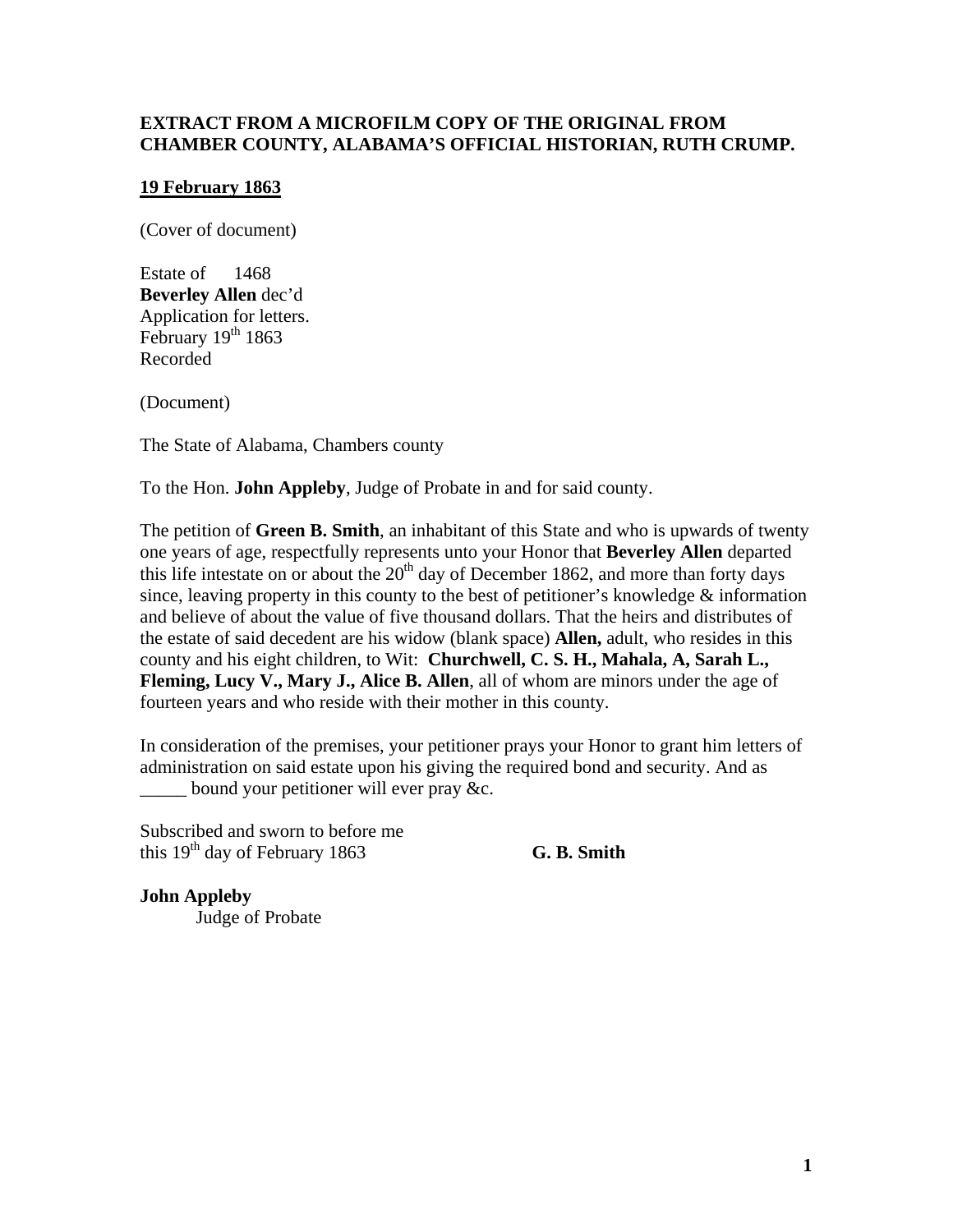#### **19 February 1863**

(Cover of Document)

## **Beverly Allen**, dec'd Bond

Filed 19<sup>th</sup> February 1863 Recorded

(Document)

## GUARDIAN'S BOND. THE STATE OF ALABAMA, CHAMBERS COUNTY.

KNOW ALL MEN BY THESE PRESENTS, That we **Green B. Smith, L. Tilmon, & B. B. Moore** of the County and State aforesaid, are held and firmly bound unto John Appleby, Judge of Probate for said County and his successors in office, in the penal sum of Ten thousand Dollars; for which payment well and truly to be made, we bind ourselves, our Heirs, Executors and Administrators, jointly and severally, firmly by these presents. Sealed with our seals, and dated this  $19<sup>th</sup>$  days of February A.D. 1863.

THE CONDITION OF THE ABOVE OBLIGATION IS SUCH, that whereas the above bound **Green B. Smith** has been appointed administrator of the Estate of **Beverley Allen** deceased; Now, if the said **Green B. Smith** shall well and truly perform all the duties which are, or may be by law required of him as such Administrator then the above obligation to be void; otherwise to remain in full force.

Taken, approved and ordered to be recorded, February 19<sup>th</sup>, 1863 **G. B. Smith John C. Appleby L. Tilmon**  Judge of Probate **B. B. Moore**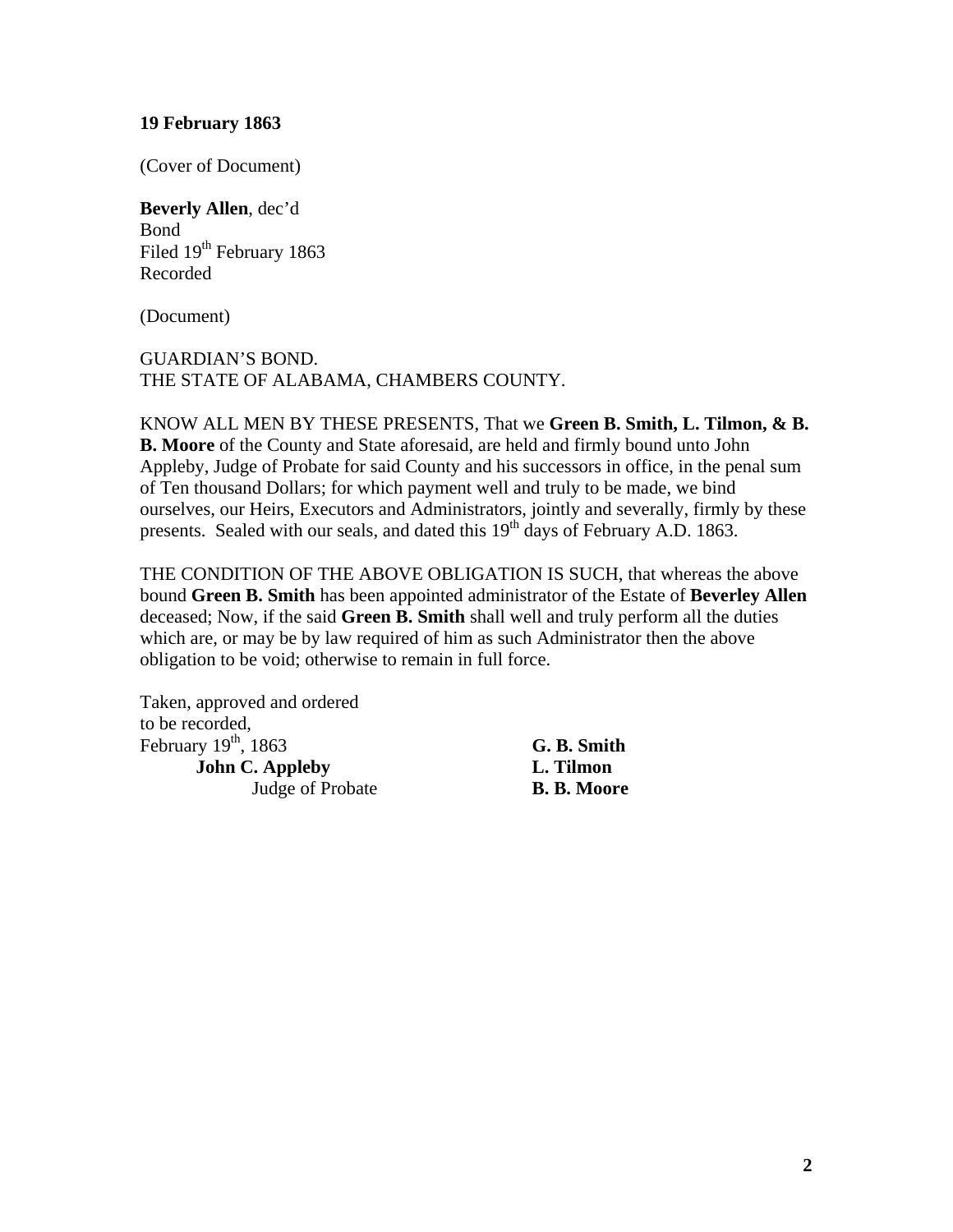# **24 February 1863**

(Cover of Document)

Inventory & Appraisement February  $24^{\text{th}}$  1863

Recorded

(Page 1 of Document)

The State of Ala, Chambers County

This is a liste of the property of the Estate of **Beverly Allen** late of Chambers County dec'd the date approved by the under signed appraisors this  $23<sup>rd</sup>$  February 1865.

|                  |                                 | \$<br><b>cts</b> |
|------------------|---------------------------------|------------------|
| 1                | a bay mare                      | 150.00           |
| 1                | Bay mule Cole                   | 75.00            |
| $\mathbf{1}$     | Mare Mule Fan                   | 175.00           |
| 1                | Citt Mule                       | 200.00           |
| $\mathbf{1}$     | Peg mule                        | 150.00           |
|                  | Lot of Stock Hogs \$45 head     | 180.00           |
| 16               | Pigs                            | 24.00            |
| 1                | <b>Read Heffer</b>              | 20.00            |
| 1                | <b>Bell Cow and Calf</b>        | 35.00            |
| 1                | Red Cow with white bag & Calf   | 30.00            |
| $\mathbf{1}$     | <b>Black Cow</b>                | 35.00            |
| 1                | Red Side and dun yearlin        | 30.00            |
| 1                | Red hided heffer                | 18.00            |
| $\mathbf{1}$     | Dun heffer                      | 25.00            |
| 1                | Pail Head Heff                  | 18.00            |
| 1                | Red bull                        | 15.00            |
| $\mathbf{1}$     | waggon and harness              | 110.00           |
| $\mathbf{1}$     | Ox wagon                        | 50.00            |
| 1                | Buggy an harness                | 240.00           |
| 1                | <b>Grine Stone</b>              | 1.50             |
| 5                | head of Sheep                   | 17.00            |
| 200              | Bushels of Corn \$2 per Bush    | 400.00           |
| 1                | Stack of fodder                 | 16.2             |
| $\overline{2}$   | <b>Stacks of fodder</b>         | 15.00            |
|                  | 100 lbs Baccon (Bacon)          | 505.00           |
| 150 <sup>"</sup> | lard more or less               | 75.00            |
| $\mathbf{1}$     | loom                            | 8.00             |
| $\overline{2}$   | Spinen Wheals (Spinning Wheels) | 9.00             |
| 1                | Pine Talble (Pine Table)        | 1.50             |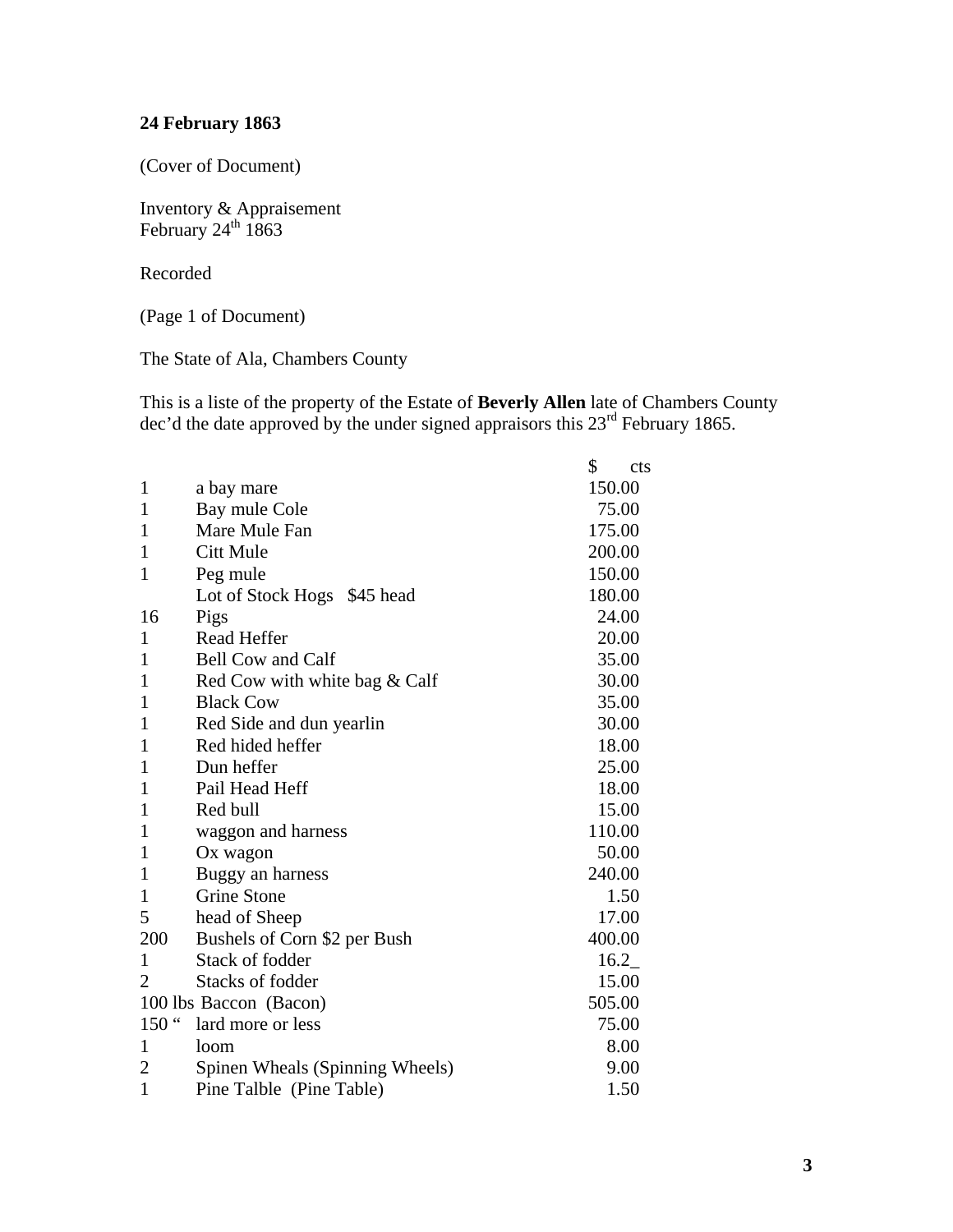| lot of Bot ware       | 15.00 |
|-----------------------|-------|
| <b>String Cradels</b> | 3.00  |

(Page 2 of Document)

| 3<br>Set of plough geer 3 plough stocks & plough hars              | 12.00           |
|--------------------------------------------------------------------|-----------------|
| $\overline{2}$<br>Axes                                             | 4.00            |
| $\mathbf{1}$<br>lot of Tools                                       | 3.00            |
| 1<br>Beaureau                                                      | 18.00           |
| $\mathbf{1}$<br>Safe                                               | 8.00            |
| Bed Sted and furniture                                             | 40.00           |
|                                                                    | 25.00           |
| 66<br>66<br>$\leq$                                                 | 10.00           |
| $\epsilon$<br>$\leq$ $\leq$<br>$\epsilon$                          | 20.00           |
| Double barrel gun                                                  | 30.00           |
| Pistol                                                             | 8.00            |
| Chairs                                                             | 6.00            |
| man Saddle                                                         | 15.00           |
| pine Table                                                         | 11.00           |
| Set of fire dogs                                                   | 4.00            |
| Negro woman Ann, 2 children, Isaach & Solamon                      | 1800.00         |
| Silvy, A old woman                                                 | 100.00          |
| Note on <b>Wm. H. Oliver</b> Oct $8th$ 1862, for                   | 100.00          |
| Note on <b>J. G. Lindsey</b> , Jan. $14th$ 1860, for               | 655.17          |
| with 2 credits, one February 14 <sup>th</sup> 1861 for \$100.      |                 |
| and 1 February 2, 1863 for \$300.00                                |                 |
| On James Banyan Oliver                                             |                 |
| Note For \$45.00 each and credits                                  | 90.00           |
| 1 credit Jan 31th 1861 for \$15.00                                 |                 |
| 1 For \$10.00 March 28 <sup>th</sup> 1862                          |                 |
| Note on the Same for \$22.50 Due 15 d February 1860                |                 |
| Note on <b>J. Smith</b> due the 14 <sup>th</sup> Febaury 1862      | 492.68          |
| Note on <b>J. D. Killgore</b> , Due July 26 <sup>th</sup> 1862 For | 47.00           |
| Note on S. R. Codworth Jan 10 <sup>th</sup> 1859 For               | 10.56           |
| Note on Wm Jackson July 4 <sup>th</sup> 1862                       | 15.40           |
| Note on M. Gunn due 1862                                           | no amount shown |
| Note on J. L. Robinson due April 22th 1862                         | 15.00           |
| Note on D. J. Goss are due Jan 1th 1862                            | no amount shown |
| the other Jan 22th 1862                                            | 83.64           |
| 1 Note on <b>Joseph J. Kingtit</b> due Jan 1th 1862 for            | 36.10           |
| 1 Note on H. F. Goss due Jan 1th 1862 For                          | 48.57           |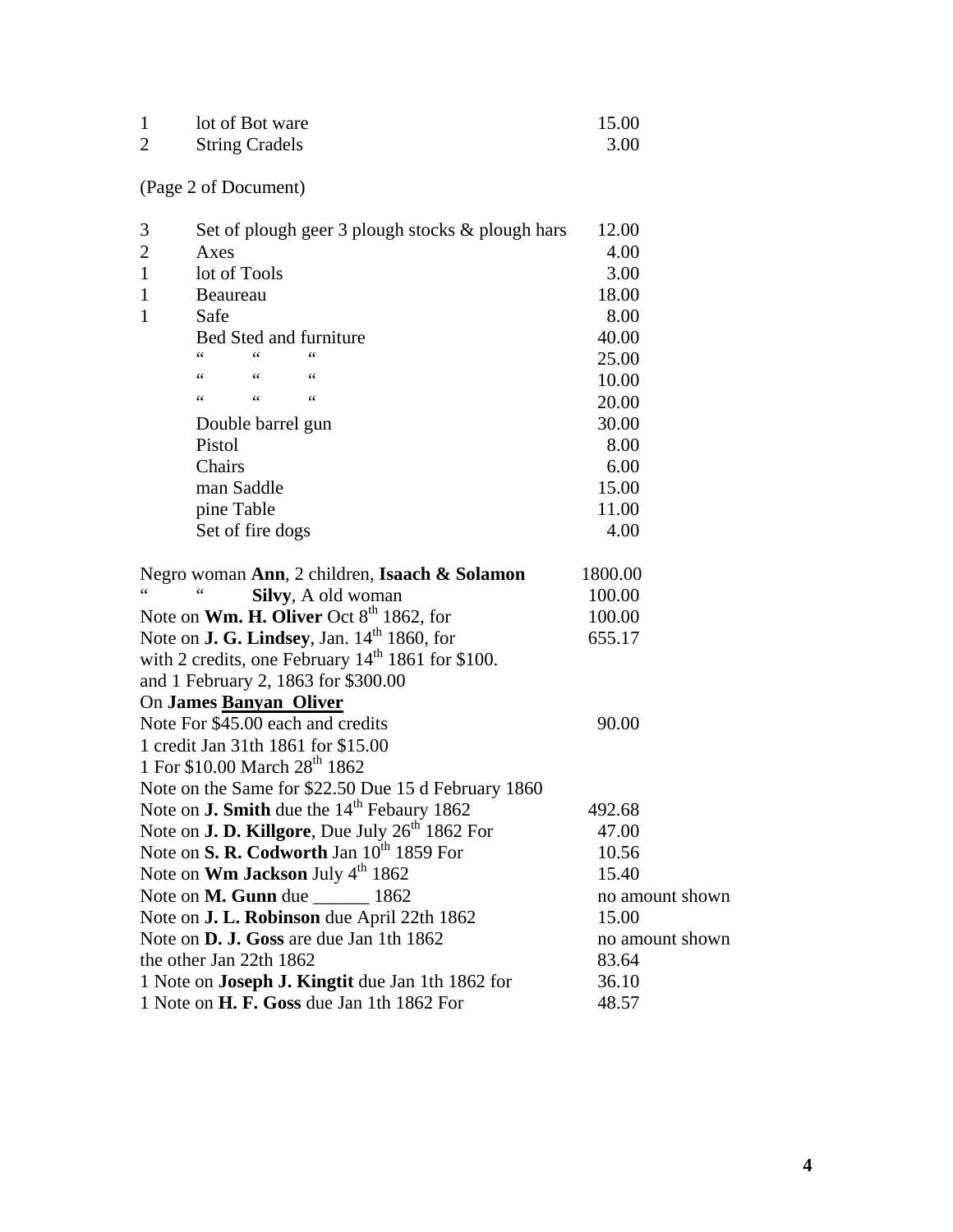(Page 3 of Document)

| Note on <b>Mahala Goss</b> Due Decmeber 25 <sup>th</sup> 1860 | \$40.92  |
|---------------------------------------------------------------|----------|
| Note on the Loan Due December $5th 1860$ For                  | 50.60    |
| Note <b>Mahala &amp;</b> Goss Due Jan $10^{th}$ 1859          | 60.00    |
| Money on hand of the estate                                   | \$310.00 |

State of Alabama, Chambers County

Personally came before me **James S. Hussey**, an acting Justice of the Peace in and for said County and State, **George S. Turner, John C. Looser** and **James W. Alsobrook** appraisers of the personal Estate of **Beverly Allen** late of said County deceased who being severally sword \_\_\_\_\_ that the foregoing sheet contains, a full and complete appraisement of all the personal Estate of the said **Beverly Allen** exhibited to them the said appraisers by **G. B. Smith** the administrator on the  $23<sup>rd</sup>$  day of February 1863.

Sworn to and subscribed before me on the 23<sup>rd</sup> day of February 1863.

| $(23rd)$ February 1863    | G. S. Turner              |
|---------------------------|---------------------------|
| <b>Jas. S. Hussey, JP</b> | <b>John C. Looser</b>     |
|                           | <b>James W. Alsobrook</b> |

The State of Alabama, Chambers County

Before me, **John Appleby**, Judge of Probate in and for said county and State personally came **Green B. Smith**, administrator of the estate of **Beverly Allen**, deceased and being duly sworn says on oath that the foregoing inventory of the estate of said decedent, is full and complete, as to the goods and chattels, debts, and money of the intestate which have come to his knowledge and possession.

Sword to and subscribed before me **G. B. Smith** the  $24<sup>th</sup>$  day of February 1863 **John Appleby** 

Judge of Probate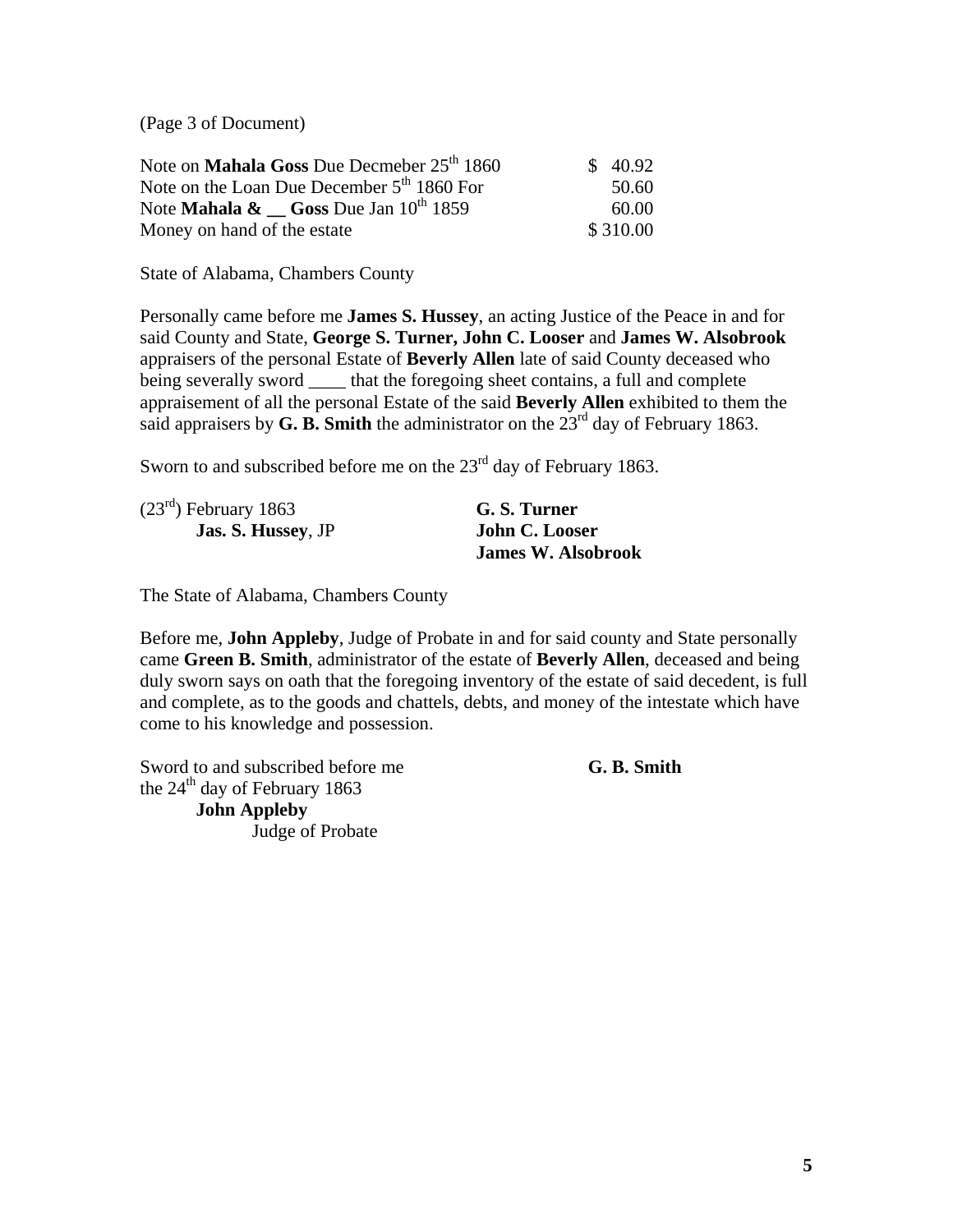# **19 February and 26th February 1863 and 16 October 1871 (all included here)**

(Cover of document)

letters of **Beverly Allen**  dec'd

application for Sale of perishable property

February  $26<sup>th</sup> 1863$ 

letters recorded

(Page 1 of document)

The State of Alabama, Chambers County,

I, **John Appleby**, Judge of Probate in and for said county, do hereby certify that letters of administration on the estate of **Beverley Allen** deceased, were on the 19<sup>th</sup> day of February 1862 granted to Green B. Smith, who has complied with requ\_\_\_\_tions of the law, and is authorized to take upon himself the administration of said estate.

Dated on this the 19<sup>th</sup> day of February 1963

#### **John Appleby**  Judge of Probate

(Page 2 of document)

The State of Alabama, Chambers county

To **John Appleby** Judge of Probate for said county.

Your petitioner administrator in this court of **Beverley Allen** dec'd represents unto your Honor that a consisting of a mare and colt is of a perishable nature and that it will be to the interest of said Estate that the same be sold \_\_\_\_ early a day in May

Whereupon he ask an order for the sale of said property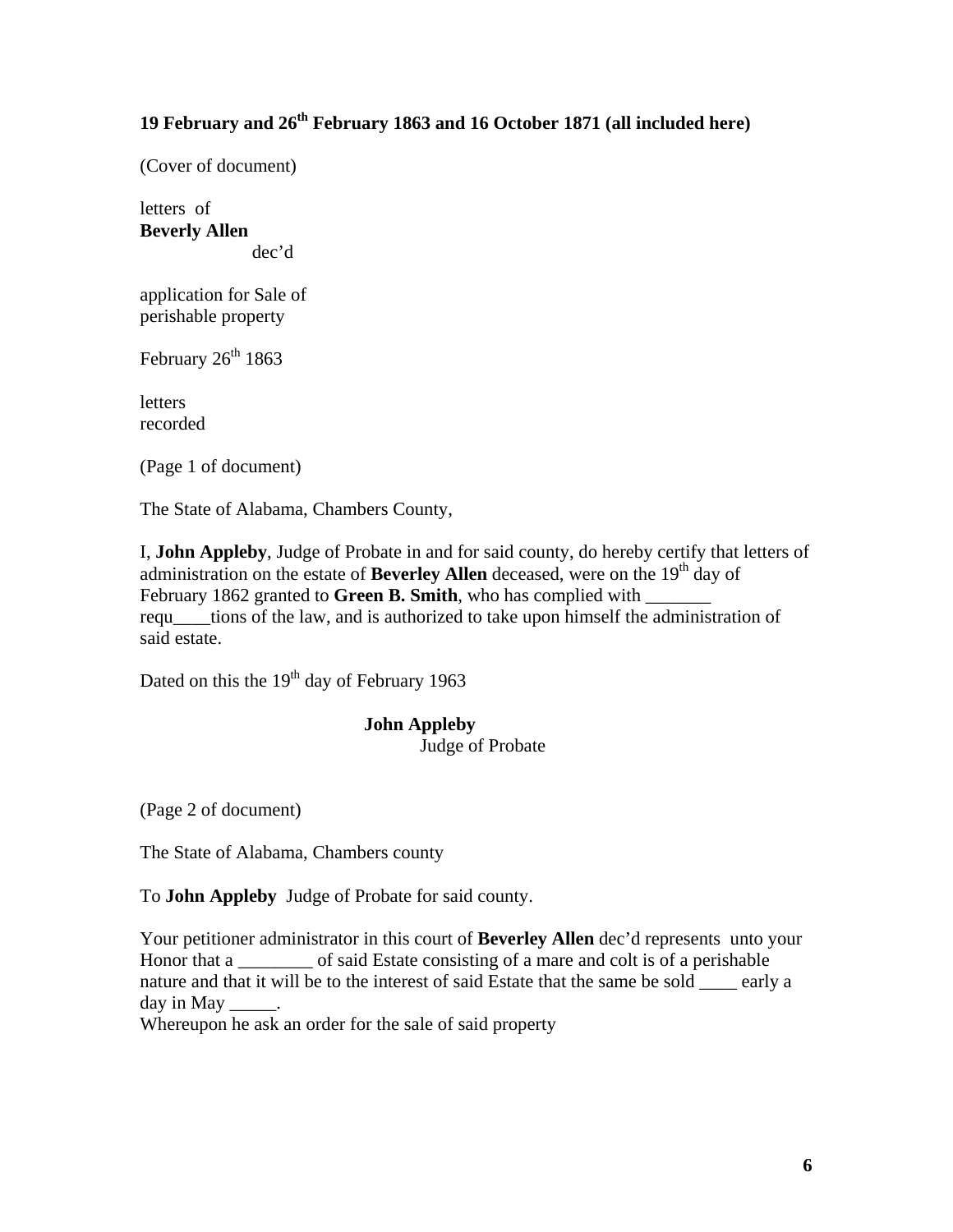Sworn to & subscribed before me this  $26<sup>th</sup>$  February 1863

## **J Appleby**, Judge of Probate

(Page 3 of Document) (Note: Extremely difficult to read) LaFayette, October  $16<sup>th</sup> 1871$  (sic) Mrs. M. S. Allen Bought of Allen, Trammell & Co. Wholesale and Retail dealers in dry goods and groceries. Bacon, Lard, Flour, etc. June 1 To  $\&$  gas figo illustin  $25$  2.00 Spool .10 pr cotton \_\_\_\_\_\_ .75 2.85

Rec'd Payment Administrator

#### Allen Trammel &

October  $16<sup>th</sup> 1871$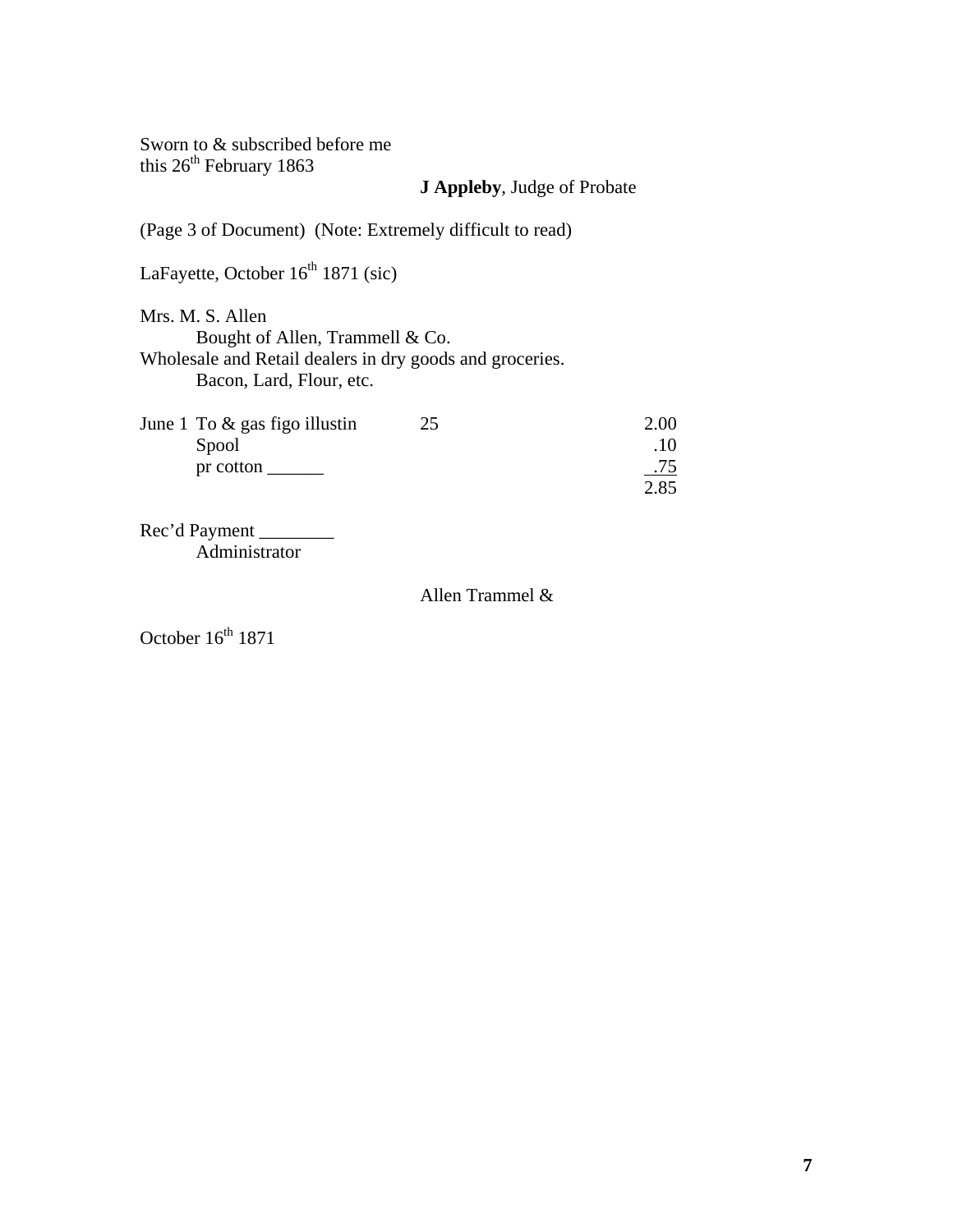## **12 October 1869**

(Cover of document)

**Beverly Allen** dec'd Petition for Letters &c Oct 12/69 Recorded

(Document) Petition of Letters of Administration

To the Hon **John Appleby** Judge of Probate for the County of Chambers.

The petition of **Joshua C. Allen** an inhabitant of this State and is upwards of twenty one years of age, respectfully represents unto your Honor that **Beverly Allen** departed this life intestate on or about the  $20<sup>th</sup>$  day of December 1862. "Said" death having been known more than forty days since, leaving property in this county to the best of petitioner's knowledge and belief of about the value of two thousand dollars and not probably more. That said **Beverly Allen** was an inhabitant of this County at the time of his death. That your petitioner is a creditor of the intestate. That the heirs and distributes of the estate of said decedent, as your petitioner is advised and believes, are as follows, viz:

## **Churchill Allen, Charley C. Allen, Mahaley A. Allen, Elizabeth Allen, Flemming Allen, Lucy Allen, Mary J. Allen, & Alice B. Allen.**

In consideration of the premises your petitioner respectfully suggests to your Honor that the former Administrator **Green B. Smith** has resigned, and that your petitioner is by law entitled to administer said estate and prays your Honor that such steps may be taken and such orders and decrees made, as may be deemed necessary and proper to secure the appointment of

(Second page of document)

your petitioner to that trust according to law, and upon his given the requisite bond and security.

## **J. C. Allen**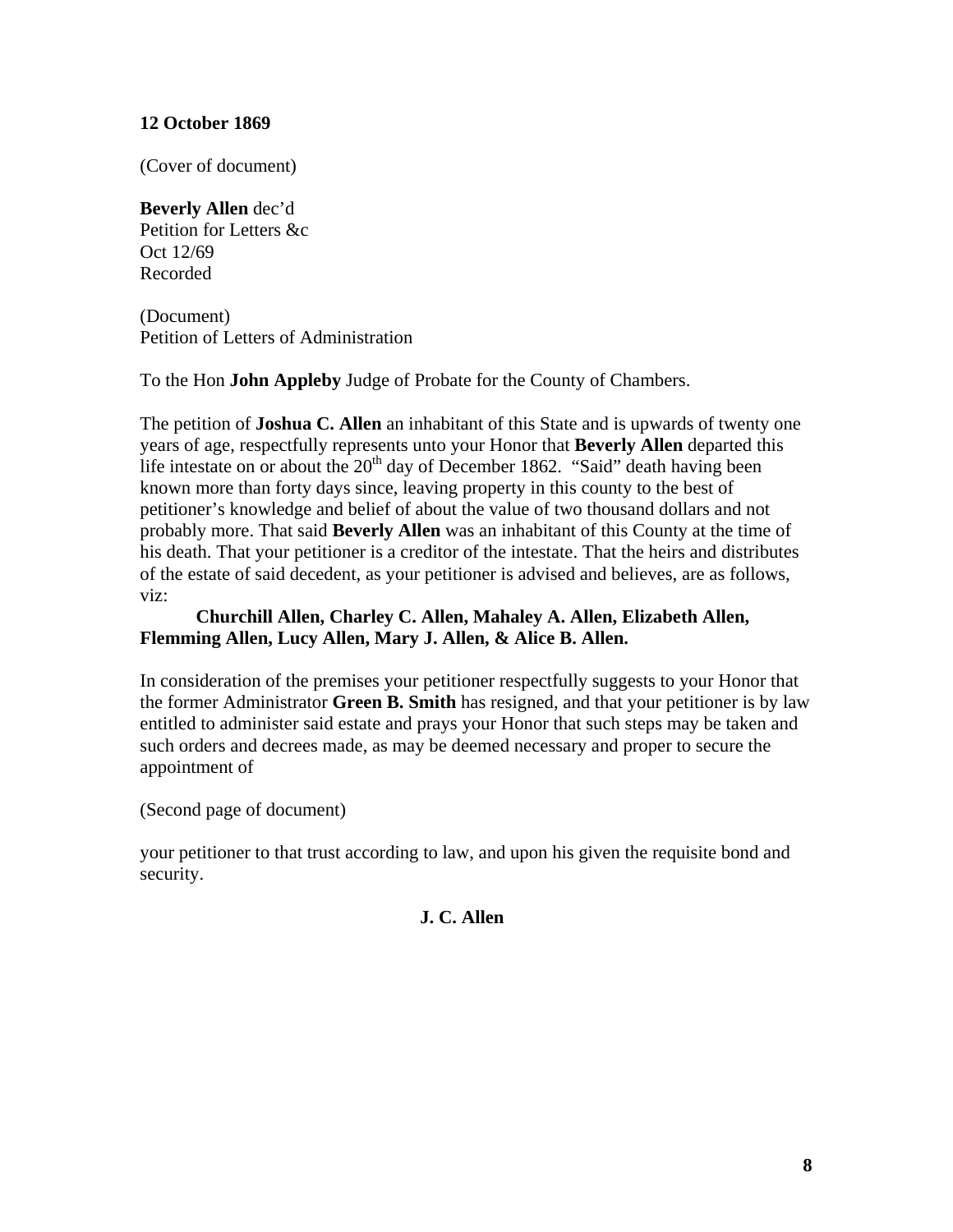## **12 October 1869**

(Cover of Document)

#### **Beverly Allen**

Bond Filed in office Oct  $12^{th}$  1869

Recorded

(Document)

State of Alabama, Chambers County.

## KNOW ALL MEN BY THESE PRESENTS, THAT WE **Joshua Allen, Merina Allen** &

of the County and State aforesaid, are held and firmly bound unto **John Appleby**, Judge of Probate for said County, and successors in office, in penal sum of four thousand Dollars; for the payment of which well and truly to be made and done, we bid ourselves, our heirs, executors and administrators, jointly, severally and firmly by these presents. Sealed with our seals, and dated the  $12<sup>th</sup>$  day of October A.D. one thousand eight hundred and sixty ni(ne)

The condition of this obligation is such that whereas the above bound is such that whereas **Joshua Allen** has been appointed administrator de bonis non of the estate of **Beverly Allen** deceased. Now if he the said **Joshua Allen** shall well and truly perform all the duties which are or may be by law required of him as such adm'r then the above obligation to be void – otherwise to remain in full force.

> **J. C. Allen Marena S. Allen T. B. Wyckoff**

Approved this  $12<sup>th</sup>$  Oct 1869 **Jno Appleby**  Judge of Probate

(Attached to Document)

State of Alabama, Chambers County. Letters of Administration on the estate of **Beverly Allen** are hereby granted to **Joshua C. Allen**, who has duly qualified and given bond as such (is) authorized to administer such Estate, This  $12<sup>th</sup>$  day of October 1870.

#### **Jno Appleby,**

Judge of Probate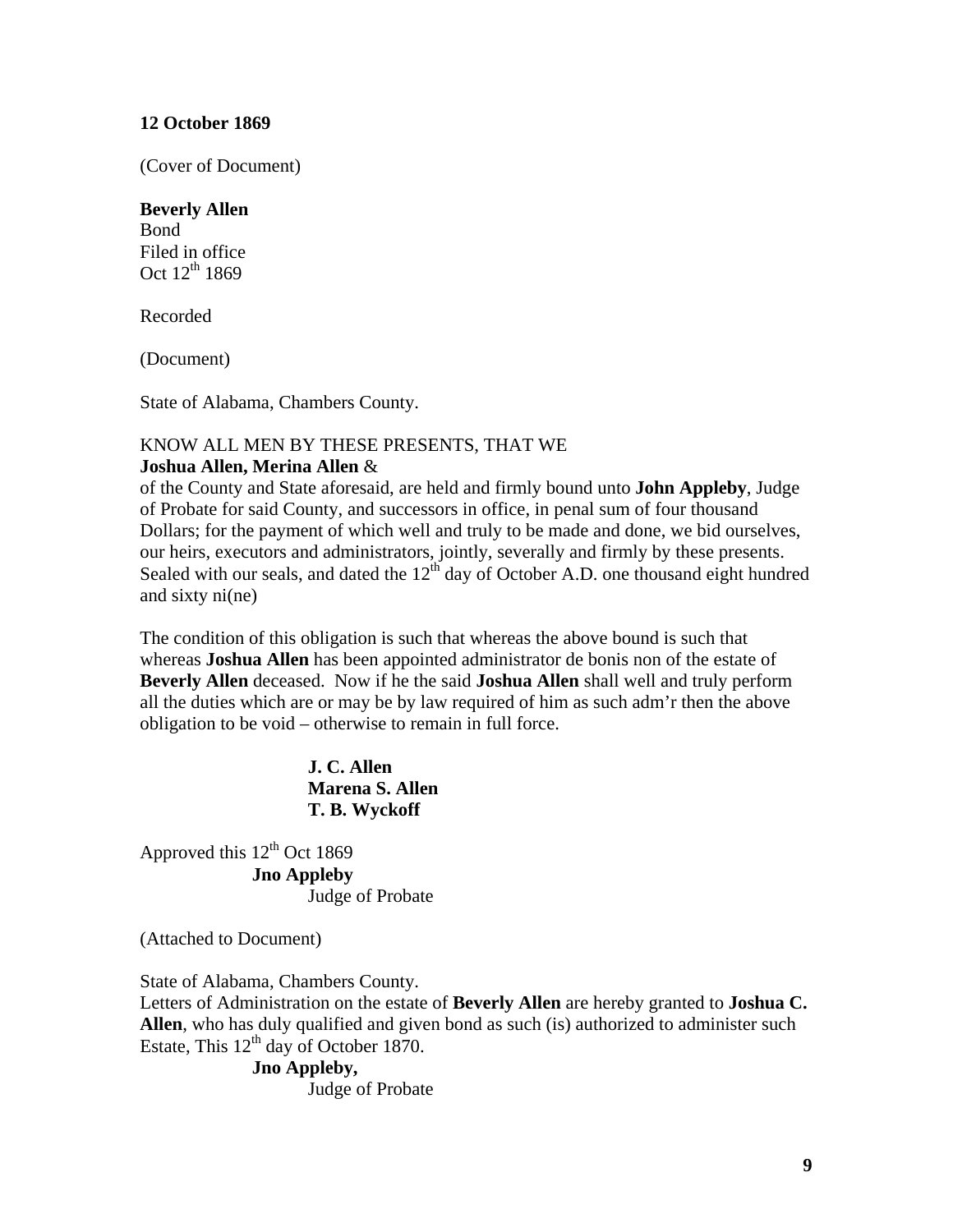#### **3 August 1870 – Petition to Sell Land**

(Cover of Document)

**Joshua Allen**, Admr. vs The heirs of **Beverly Allen** dec'd

Petition to Sell Land

Filed Aug 3/70

Recorded

**E. G. Richards** & son Attys

(Document)

State of Alabama Chambers County – Probate of Said County

To the Hon. **Jno. Appleby**, Judge of Said County:

 The petition of **Joshua Allen**, administrator de bonis non, in said Court, of the estate of **Beverly Allen** deceased, respectfully shows that the personal property of said estate is insufficient to pay the debts that have been presented against said estate: That all the personal property which has come to the knowledge or possession of petitioner has been sold under and by virtue of the order and decree of this honorable Court, and the proceeds thereof applied, so far as realized, together with all other moneys belonging to said estate, to the payment of the debts of decedent, and such costs and expenses as have been legally incurred in and about the prosecution of said administration. Your petitioner, therefore states that the personal property of said estate so far as discovered by, or known to him, is wholly insufficient to pay the debts of said deceased, which have already been presented, and that for the purpose of paying the residue of said debts, it will be necessary to see those certain pieces and parcels of land, which are accurately described, as follows, being a part of the real property belonging to said estate, viz: The West half of the South West quarter of Section Seven in township twenty three of Range twenty three and the North East quarter of the South East quarter of section twelve in Township twenty three of Range twenty two, containing in all,

(Second Page of Document)

One hundred and twenty acres, lying in the county of Chambers and State of Alabama. Your petitioner further shows that the heirs of said deceased are his eight children to wit: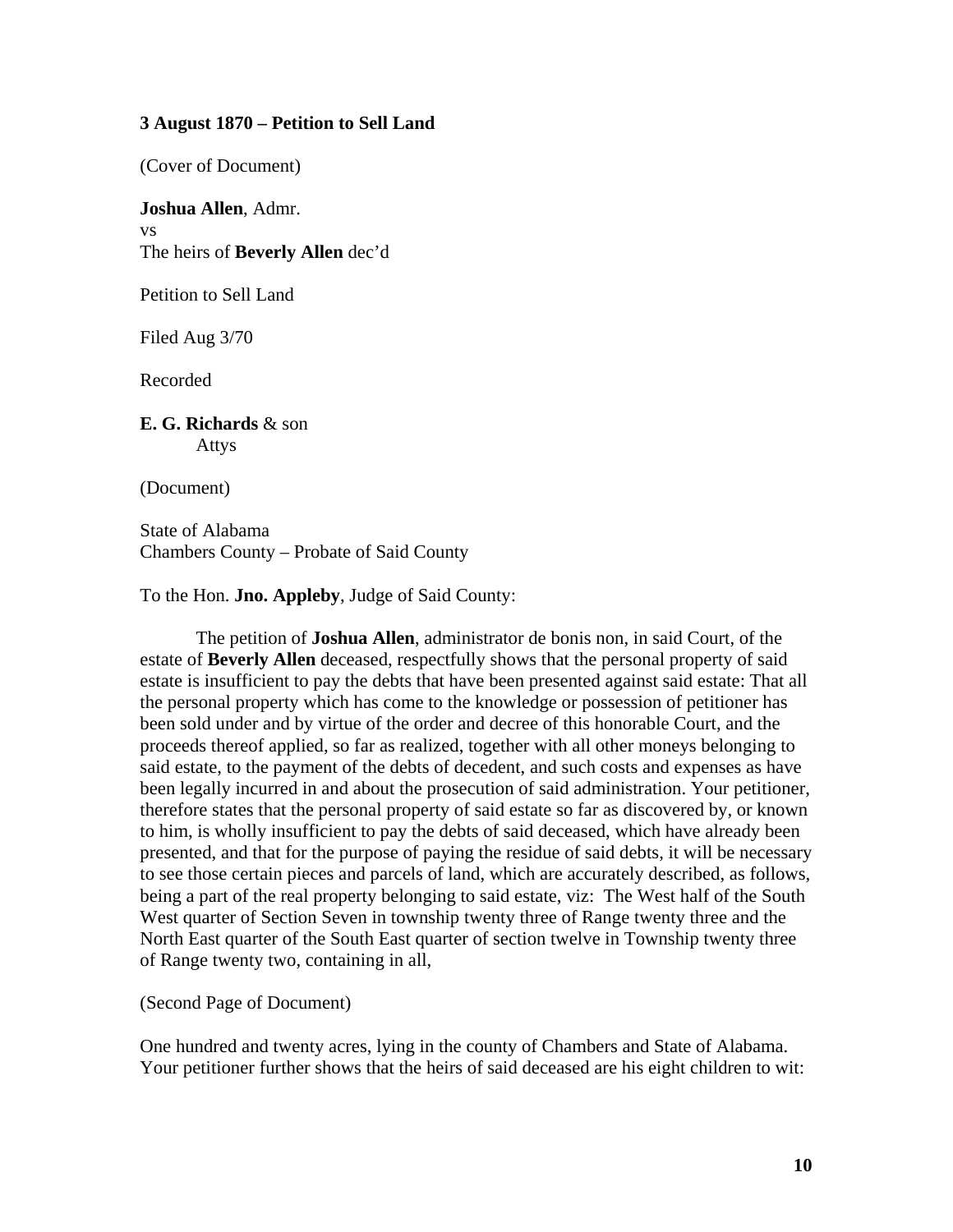**Churchill Allen**, a minor over the age of fourteen years, **Charley H.** and **Mahaley A.** who are minors over fourteen years of age, and **Sarah E., Fleming, Lucy V., Mary J.** and **Alice B. Allen**, the five last mentioned are minors under fourteen years of age. All of said children are in the custody of their mother, **Mrs. Mareny S. Allen** in this county.

Your petitioner, therefore, prays that the lands above described may be ordered to be sold for the purpose of paying the debts of said estate, and that such proceedings, orders and decrees may be had and made as may be proper or necessary to legally effect the Sale of said lands for the purpose aforesaid. And petitioner avers that he believes it to be to the interes(t) of those interested in said estate and that the Same be sold and in such terms as to your Honor may seem meet for the interest of said estate and your petitioner will ever pray.

Sworn to & Subscribed to before me<br>Augst 3<sup>rd</sup> 1870 **Jno Appleby Adm**'r Judge of Probate

**Jno Appleby** Adm'r de bonis non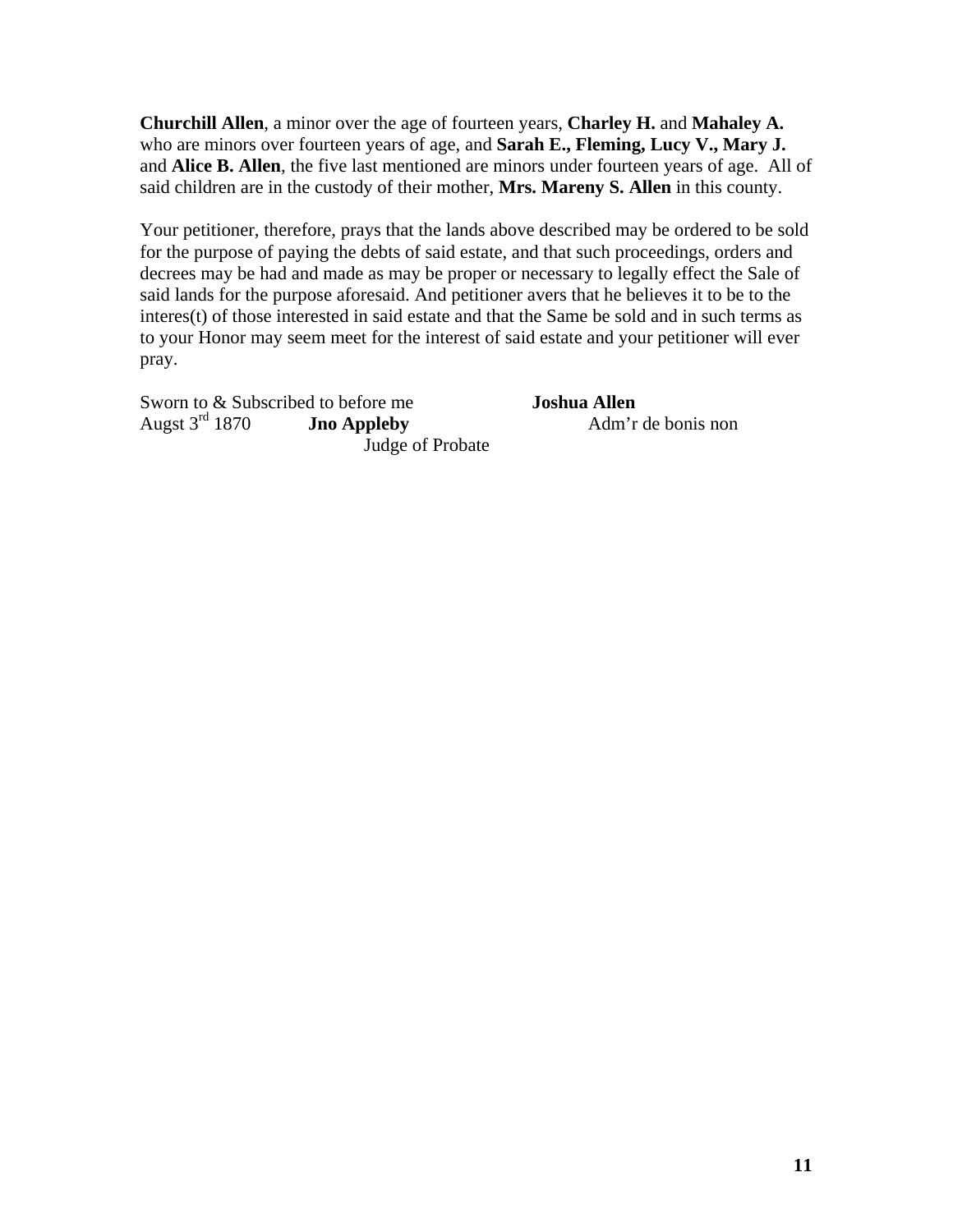## **19 September 1870**

The State of Alabama, Chambers County

## To **John Holmes** and **John J. James**

Know Ye, that we, having full faith in your prudence and competency, have appointed you commissioners, and by these presents do authorize you, or any one or more of you, at such time place as you may appoint, to call before you and examine

## **Churchwell Allen** and **James Alsobrooks John C. Loozer & Lucia N McKnight**

as witnesses in a cause pending in our Probate Court of Chambers County, wherein **Joshua Allen** adm'r &c

Plaintiff and the Heirs of **Beverly Allen**, dec'd are

Defendants in behalf of the plaintiff on oath, to be by you administered upon Interrogatories annexed to his commission; to take and certify the deposition of the witness and return the same to our said Court, to be holden on  $2<sup>nd</sup>$  Monday in October next, under your hands and seals.

Witness: **John Appleby**, Judge of said Court, at Office, this 19<sup>th</sup> day of September A. D. 1870.

## **Jno Appleby**  Judge

Issued the (left blank) day of (left blank) 185(left blank)

(Note: In several court cases in the years following the Civil War, I found that they were "making do" with old forms.)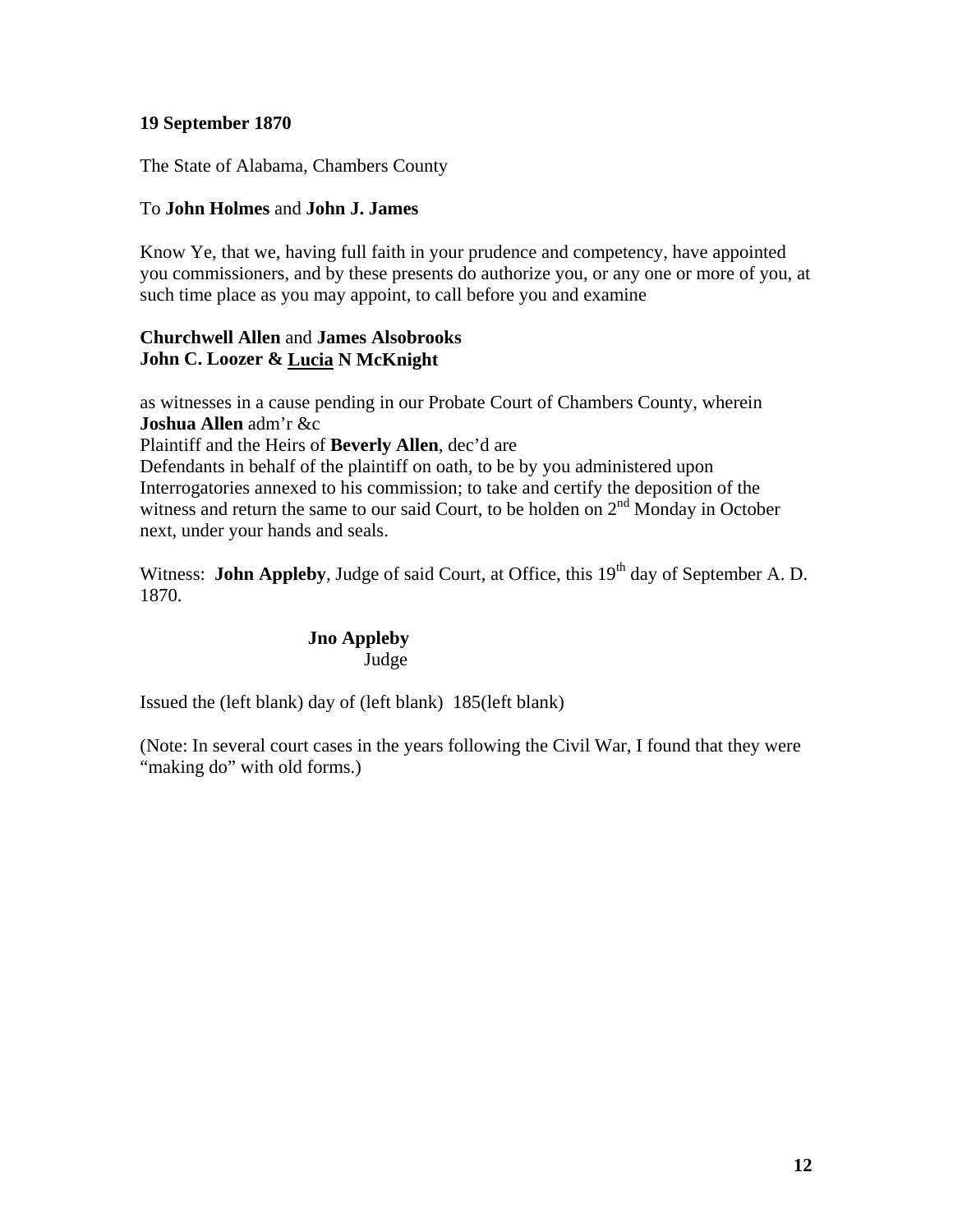#### **18 January 1871**

(Cover of Document)

#### **B. Allen** dec'd

Report Sale of land Janry 18<sup>th</sup> 1871

Recorded

Correct order so as to sell on 1, 2 & 3 years credit

(Document)

The State of Alabama Chambers County

Probate Court. To the Hon. **John Appleby** Judge of Probate for said county.

**Joshua C. Allen** the administrator of the estate of **Beverly Allen** deceased respectfully represents to your Honor that on the fifth day of November 1870 between the hours of twelve o'clock noon and five o'clock in the afternoon in pursuance of law in such cases made and in strict compliance with the terms, conditions and requirements of the former order of this court which was the decree of sale made on the  $19<sup>th</sup>$  day of September 1870. He proceeded and sold at public outcry the premises the lands particularly set forth and described in said former order, to wit: The West half of the South West quarter of Section Seven in Township Twenty Three of Range twenty three and the North East quarter of the South East quarter of Section Twelve Township twenty three of Range twenty two in Tallapoosa County and that said land was bid off by **Mrs. Marena Allen** for the sum of two hundred and forty dollars that being the highest & best bid offered, and that sum was not greatly in proportionate to its real value when the cash had

(Second Page of Document)

in part to be paid, as was the \_\_\_\_\_ ca \_\_ by the order of this court \_\_\_\_ said former sale.

But he further reports that since said Sale one **David C(am)pbell** has agreed with this administrator and said **Mrs. Allen** to take said land and pay three hundred dollar for it by paying for the same in three annual payments of one hundred dollars each the first to be due on the fifth day of November 1871. This administrator believing it to be to the interest of the heirs and creditors of said **Beverly Allen** deceased to let said **Campbell** have said land on the terms proposed, and by the concent of said **Mrs. Marena Allen**, hereby reports said lands sold to said **David Campbell** for the sum of three hundred dollars payable in three annual payments the first due on the fifth day of November next,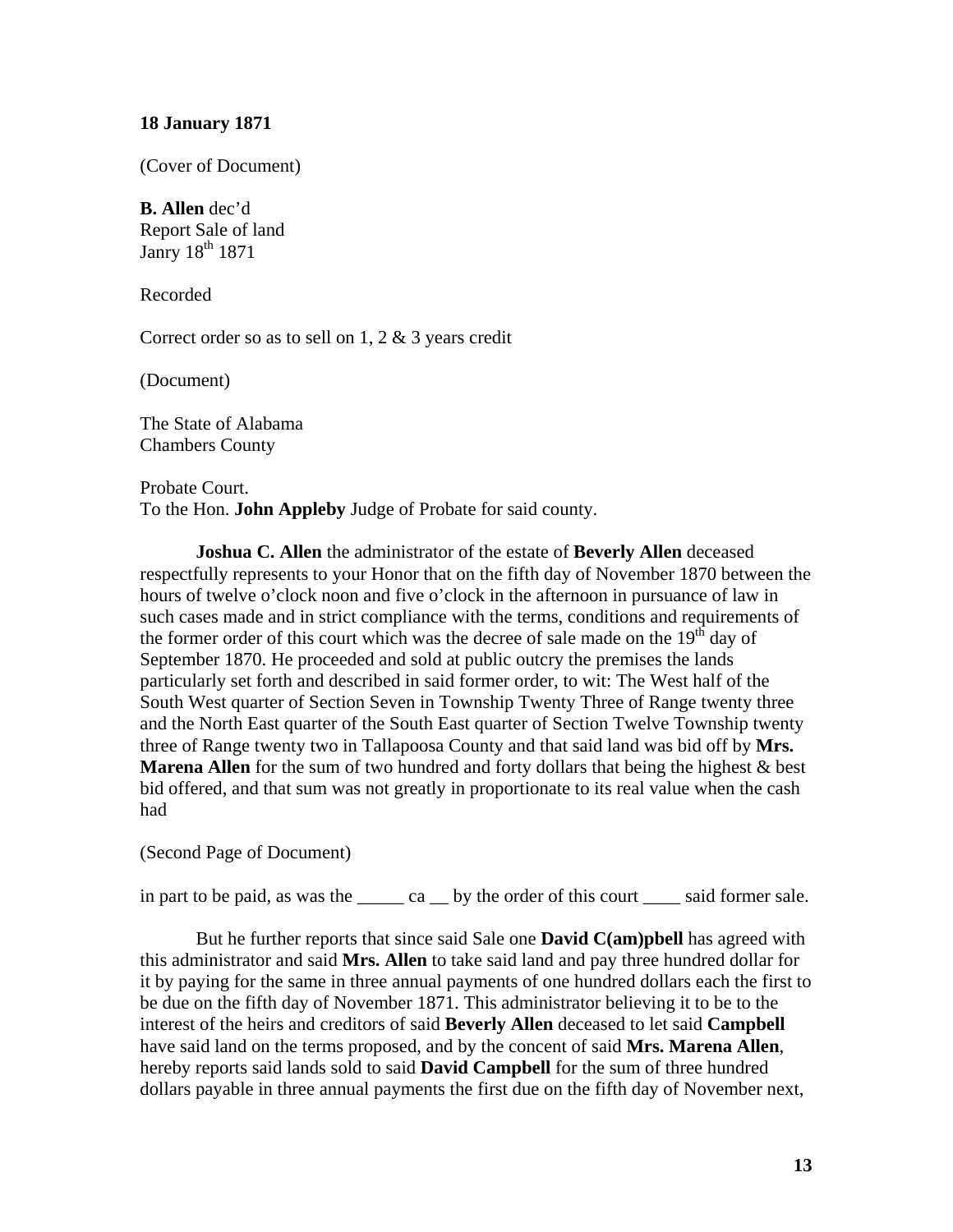Fully believing that the best interest of said estate will be promoted by said sale, he asks your Honor to approve the same. This administrator re(tain)ing a lein on said lands until the purchase money is all paid.

All \_\_\_\_\_\_ which is respectfully submitted.

## **J. C. Allen**

Sworn to & subscribed before me this 18 January 1871 **Jno Appleby** Judge of Probate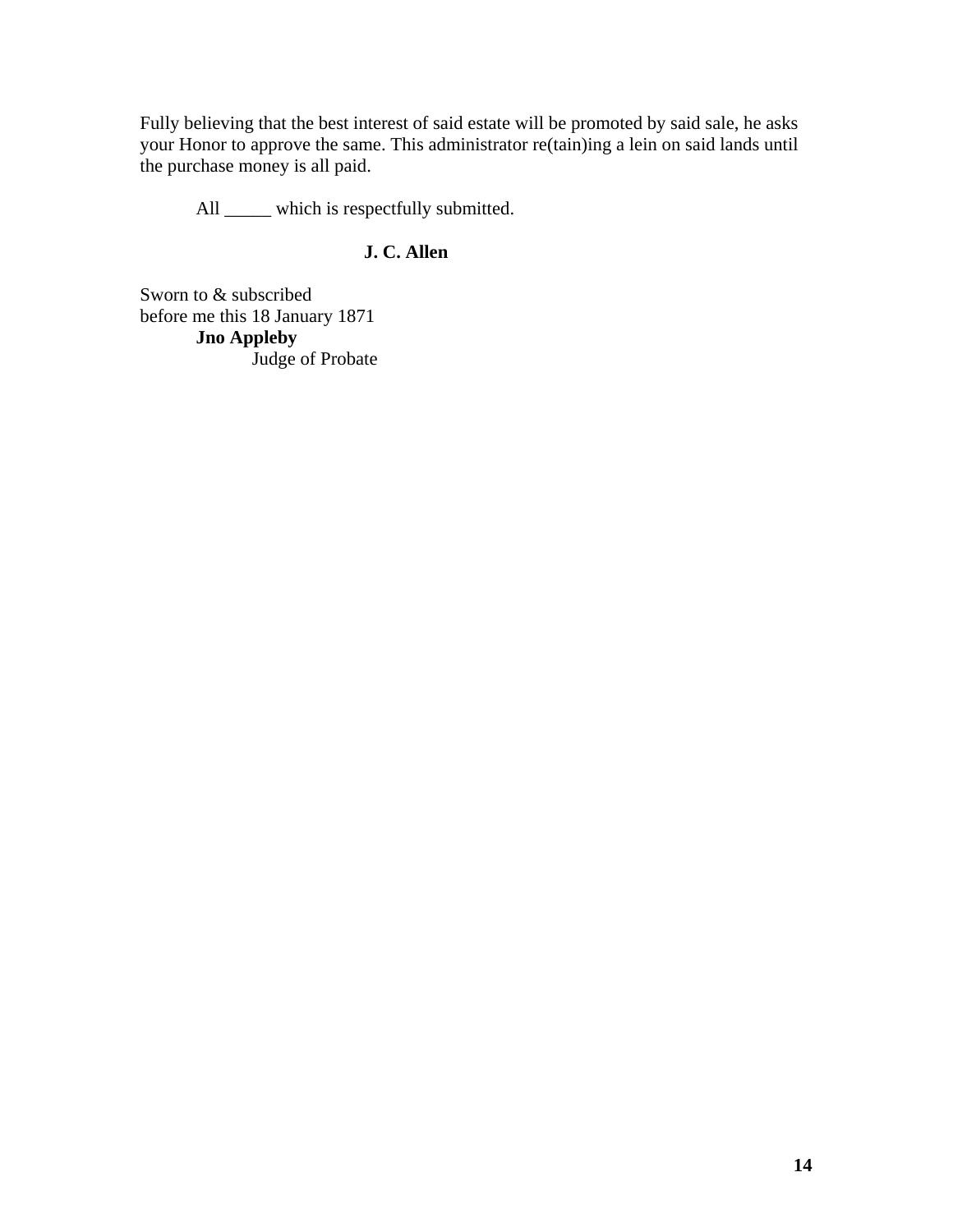#### **18 October 1872**

(Cover of Document)

State of Alabama, Chambers County Probate Court

PETITION FOR SALE OF REAL ESTATE FOR DISTRIBUTION.

Estate of **Beverly Allen**, Deceased

Filed in the office of the Judge Probate Court, the 28 day of October 1872, and the 9 day of Dec'r 1872 set for hearing.

> **John Appleby** Judge Probate Court.

Paryer granted, order of sale make, and petition ordered recorded this (left blank) day of (left blank) 18(left blank) Unsigned Judge Probate Court. Recorded in Real Estate Sale Record (left blank) Page (left blank)

**E. G. Richards**, Attorney

(Document)

The State of Alabama, Chambers County Probate Court

In the matter of the Estate of **Beverly Allen** Deceased. To the Hon. **John Appleby**, Judge of the Probate Court, Chambers County:

 The undersigned, **J. C. Allen** your petitioner, by appointment of this Court Administrator of the estate of Beverly Allen deceased, would respectfully represent to your Honor, that the deceased died seized of the following lands, situate in said County and State, to wit: One hundred and seven acres off of the North end of East half Section 29 Township 24 Range 25 part of fractional half of fractional Sec 29 Township 24 Range 25 part of North half (1/2) on East side of Tallapoosa River Section 32 Twonship 24 and Range 25

Your petition further states that the names, ages, residences and condition of the heirs and assigns of said estate are as follows, to wit:

**Marena S. Allen,** widow of deceased, aged 29 years, **Churchill Allen,** aged 21 years. **C. S. H. Allen** aged 19 years, **Mahala A. Allen** aged 18 years, **Sarah E. Allen**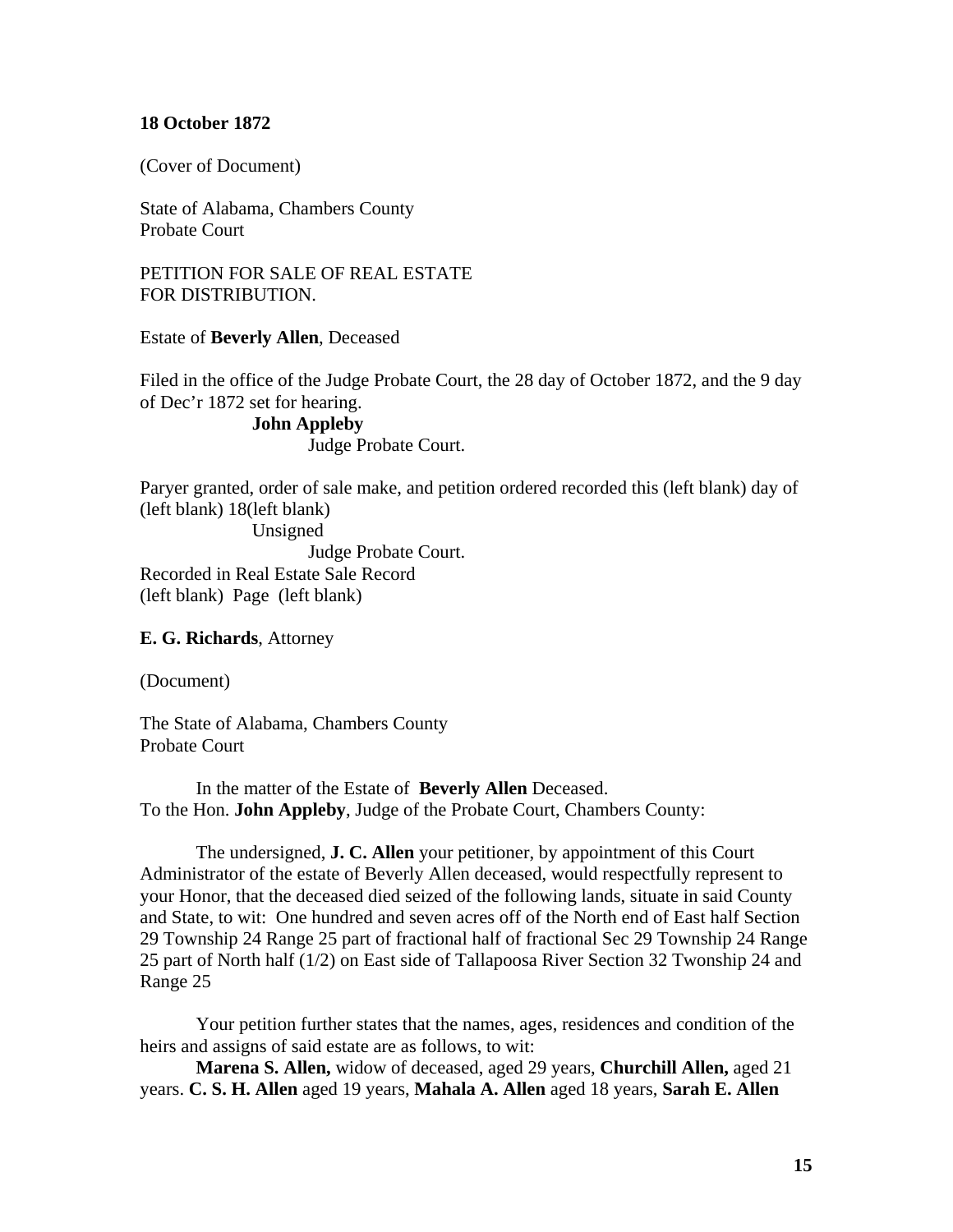aged 16 years, **Hesaciah F. Allen** aged 14 years, **Lucy L. Allen** aged 12 years, **Mary J. Allen** aged 11 years, **Alice B. Allen** aged 10 years, all of whom reside in Chambers Co. Ala..

He further alleges that the lands cannot be equitably divided among said heirs without the sale thereof, (added above the line: that **Churchwell Allen** has and at the age of 21 years desires otherwise of the court), and therefore, prays that for the purpose of making such division equitable and just your Honor will grant an order directing petitioner to sell the lands hereinbefore described, and will make such orders herein as may be by law required, and to your honorable Court may seem meet.

#### **J. C. Allen**

The State of Alabama, Chambers County

**J. C. Allen**, being duly sworn deposes and says that the facts set forth in the foregoing petition are true according to the best of his knowledge, information and belief.

Subscribed to and sworn to before me, this **J. C. Allen** 28<sup>th</sup> day of October 1872 **Jno Appleby** Judge Probate Court.

(Second Page of Document)

I accept the appointment of Guardian ad litem for the within named minors and deny each and every allegation contained in the within petition.

**M. J. \_\_\_\_\_\_\_\_** 

Gud At Litem

Nov. 8, 1872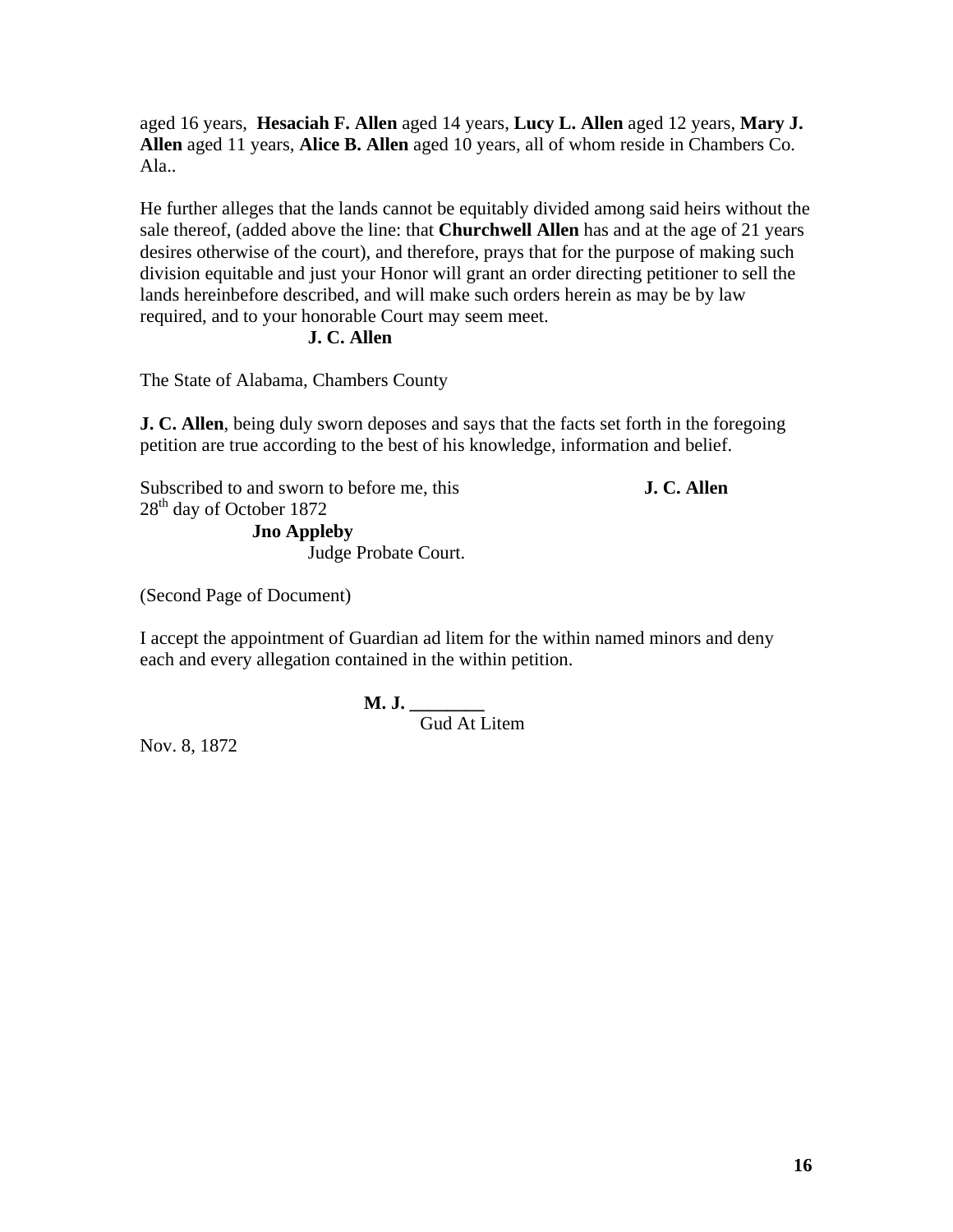## **28 October 1872**

(Cover of document)

**M. S. Allen L. V. Allen M. J. Allen A. B. Allen M. S. (her X mark) Allen** 

(Note: All of the above were obviously signed by the same person. The top "M.S. Allen" is **Marina Serena Goss Allen** and the bottom X mark signature would be hers)

We acknowledge due and legal service & waive service copy by Sheriff. Oct 1872

**C. H. Allen C. S. H. Allen M. A. Allen S. E. Allen H. F. Allen**

(Note: The top two signatures are in one hand and the bottom three are obviously written by the another person – in fact they may have all been signed by the same person.)

(Document)

The State of Alabama, Chambers County.

To any Sheriff of the State of Alabama – Greeting:

You are hereby commanded to summons, without delay, **M. S. Allen, (C ) Allen, C. S. H. Allen, M. A. Allen, S. E. Allen, H. F. Allen, & Lucy L. Allen, M. J. Allen, Alice B. Allen** minors by service on their said mother **M. S. Allen**.

Personally to be and appear before the Honorable Judge of Probate for Chambers County, at the Court House thereof, on the 9 day of Dec'r 1872, then and there to show cause, if any they have, why the Application of **J. C. Allen** Adm'r of the estate of **Beverly Allen** dec'd for the sale of the real estate belong to said estate for division among those entitled should not be granted.

And have you, then and there, this Writ and your endorsement thereon. Witness my hand, at office, this 28 day of Oct A.D. 1872

## **Jno Appleby** Judge of Probate.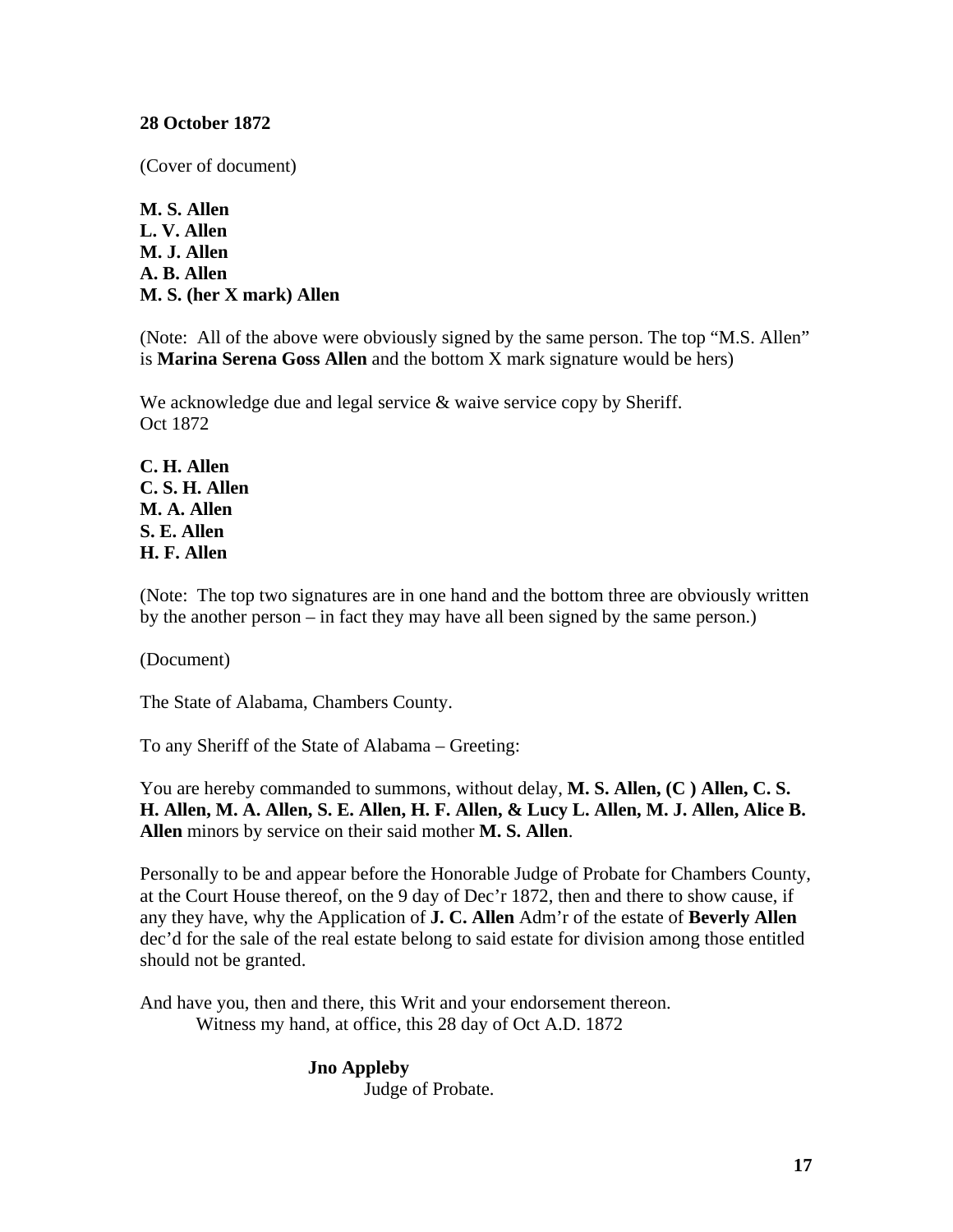## **21 Nov 1872**

(Note: parts of this document are difficult to read, words that are not deciphered will be represented with an underline.)

(Cover of Document)

\_\_\_\_\_\_\_\_\_ connect to sale of land & claim to dower in money.

(Document)

The State of Alabama, Chambers County

I hereby relinquish all claims to dower interest in all of the lands and real estate belonging to the estate of **Beverly Allen** deceased and hereby consent that the same be sold according to law, and that I as the widow of said **Beverly Allen** deceased consent to receive only the same portion arising from the proceeds of said sale in money as I may be entitled to as such widow.

**Marena S. (her X mark) Allen**

Sworn to &c Nov 21 Nov 1872 **Jno Appleby** Judge of Probate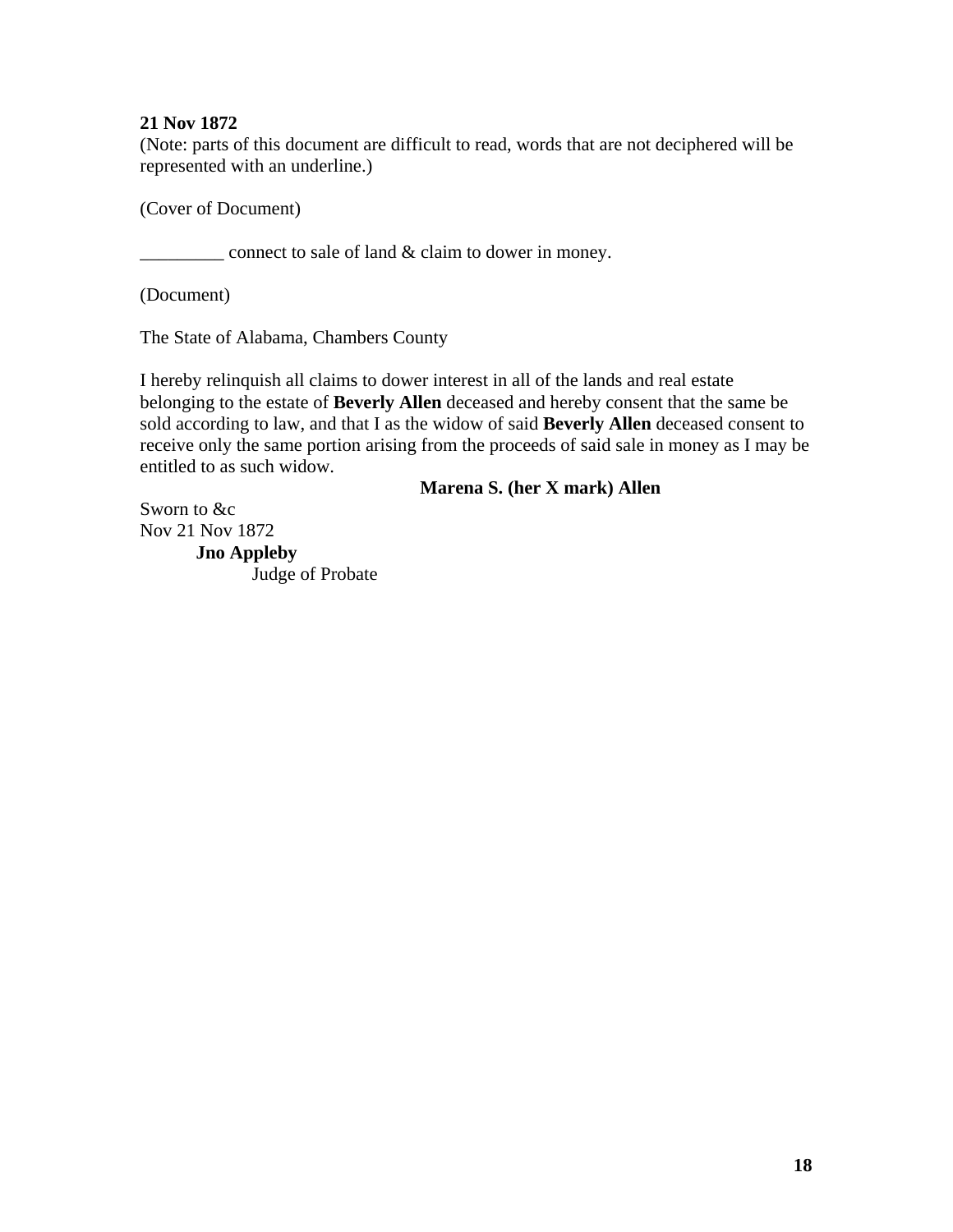#### **9 December 1872**

(Note: Parts of this document are extremely difficult to read. If a word cannot be deciphered or if there is some question, it will be represented with an underline. (Cover of Document)

**J. C. Allen**, Adm'r vs The Heirs of **Beverly Allen**, deceased

Interrogatories to

I acknowledge due & legal service Dec'r 9, 1872 **W. J. \_\_\_\_\_\_** Gd. Ad. Litem

## **Richards**

(First Page of Document)

**Joshua C. Allen**, Adm'r of the estate of **Beverly Allen**, deceased vs The Heirs of said **Allen** 

In the Probate Court of Chambers County

Interrogatories to the proponnace to **James A. Talbot, Joseph F. Looser**. (blank space) for the petitioners whose testimony when taken be offer in evidence on the trial of this county.

Int.  $1<sup>st</sup>$  Do you know the parties to the above entitled cause?

Int. 2nd Do you know the number of children which the deceased **Beverly Allen** left surviving him. If you state the n(ames) and whether any of them are now over 21 years of age & if you state which of them?

Int. 3rd Do you know the lands owned by Beverly Allen (late of Chambers County) at the time of his death, on which his widow now lives? If you can state whether or not, said lands could be equitably and beneficially divided among said several heirs without a sale of the same or not. State fully.

**E. G. Richards**

Atty for \_\_\_\_\_\_\_\_

**Jno Appleby,** Judge of Probate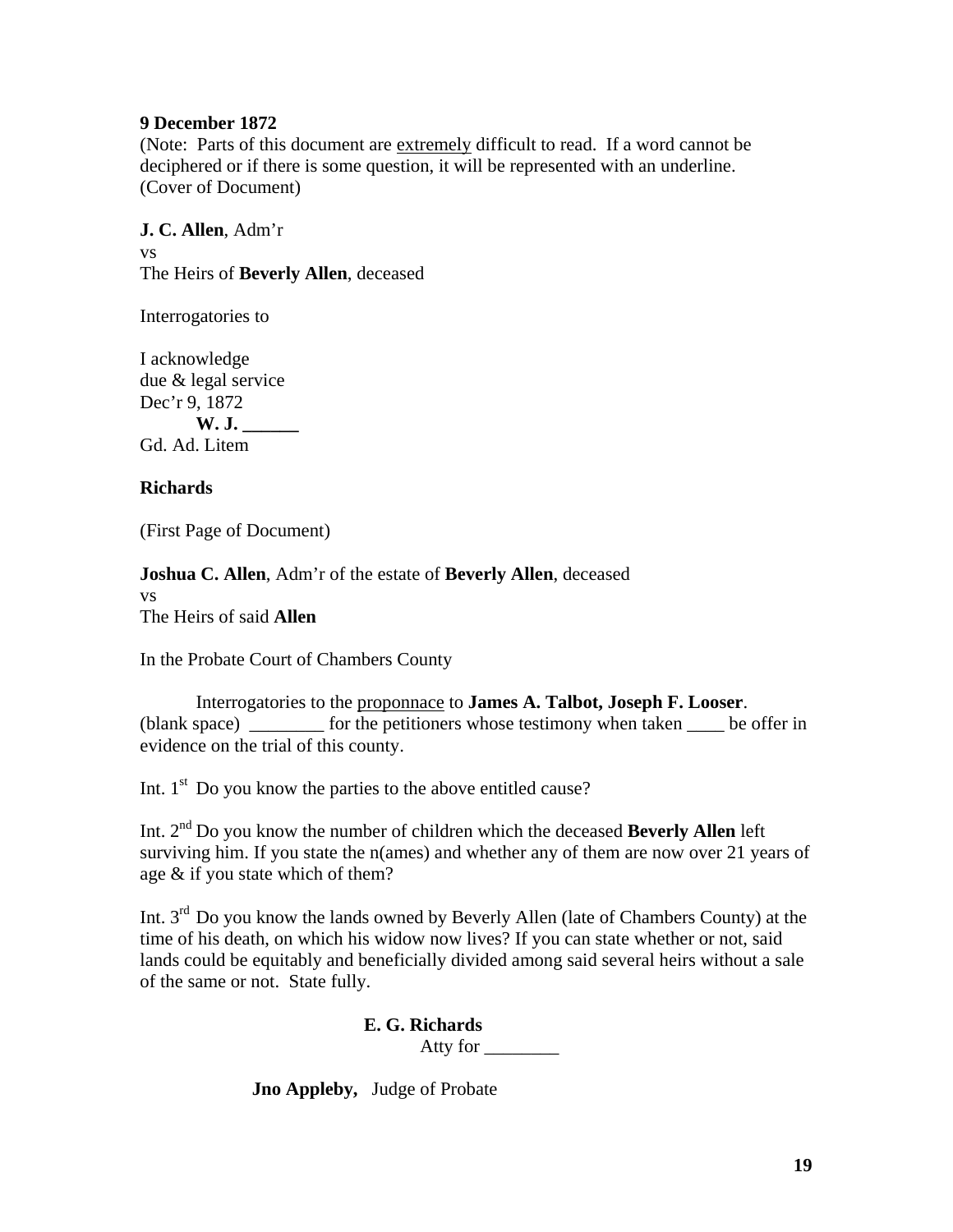(Second Page of Document)

The State of Alabama, Chambers County

**Joshua C. Allen**, Admr, vs the heirs of **Beverly Allen**, dec'd.

By virtue of the Commission hereto annexed, issued from the office of the Judge of Probate for the County of Chambers, State of Alabama.

I the Commissioner therein named have caused the Said **J. A. Talbot & J. F. Looser** to witnesses named in Said commission on this  $9<sup>th</sup>$  day of December 1872 in the town of LaFayette, and having duly continued and sworn the said witnesses to spe(ak) the truth, the whole truth, and nothing but the truth, then the said witnesses deposeth and saith as follows:

To the  $1<sup>st</sup>$  interrogatory they saith – They know the parties in the above entitled  $\qquad \qquad$ .

To the  $2<sup>nd</sup>$  interrogatory they saith – They know the number of children left surviving **Beverly Allen** dec'd. That the number is eight and (that) **Churchill Allen** is the only one of them more than 21 years of age.

To the 3rd interrogatory they saith – They know the lands owned by **Beverly Allen** (late of Chambers County) at the time of his death, and on which his widow now lives, and that it is their opinion that said lands cannot be equitably and beneficially divided among said heirs without a sale of the same.

## **James A. Talbot Joseph F. Looser**

 **Jno Appleby**, Judge of Probate.

(Third Page of Document)

I, J. M. Richards, the Commissioners in said Commission named, do hereby certify that the foregoing testimony and answers, taken down and written by me in the worlds of the witnesses, **J. A. Talbot** and **J. F. Looser**, were read over to them; that they answered, swore to and subscribed the same in my presence, at the time and place herein mentioned; that I have personal knowledge of the personal identity of said witnesses; that we are not of counsel or kin to either of the parties to said cause nor interested in the event thereof, and  $w(e)$  enclose the said testimony together with commission and the interrogatories to \_\_\_ Judge of Probate, whense the same ema\_\_\_\_\_\_\_ as my full execution of said commis(sion).

Given under my hand and Seal this the  $(9)$  day of December 1872.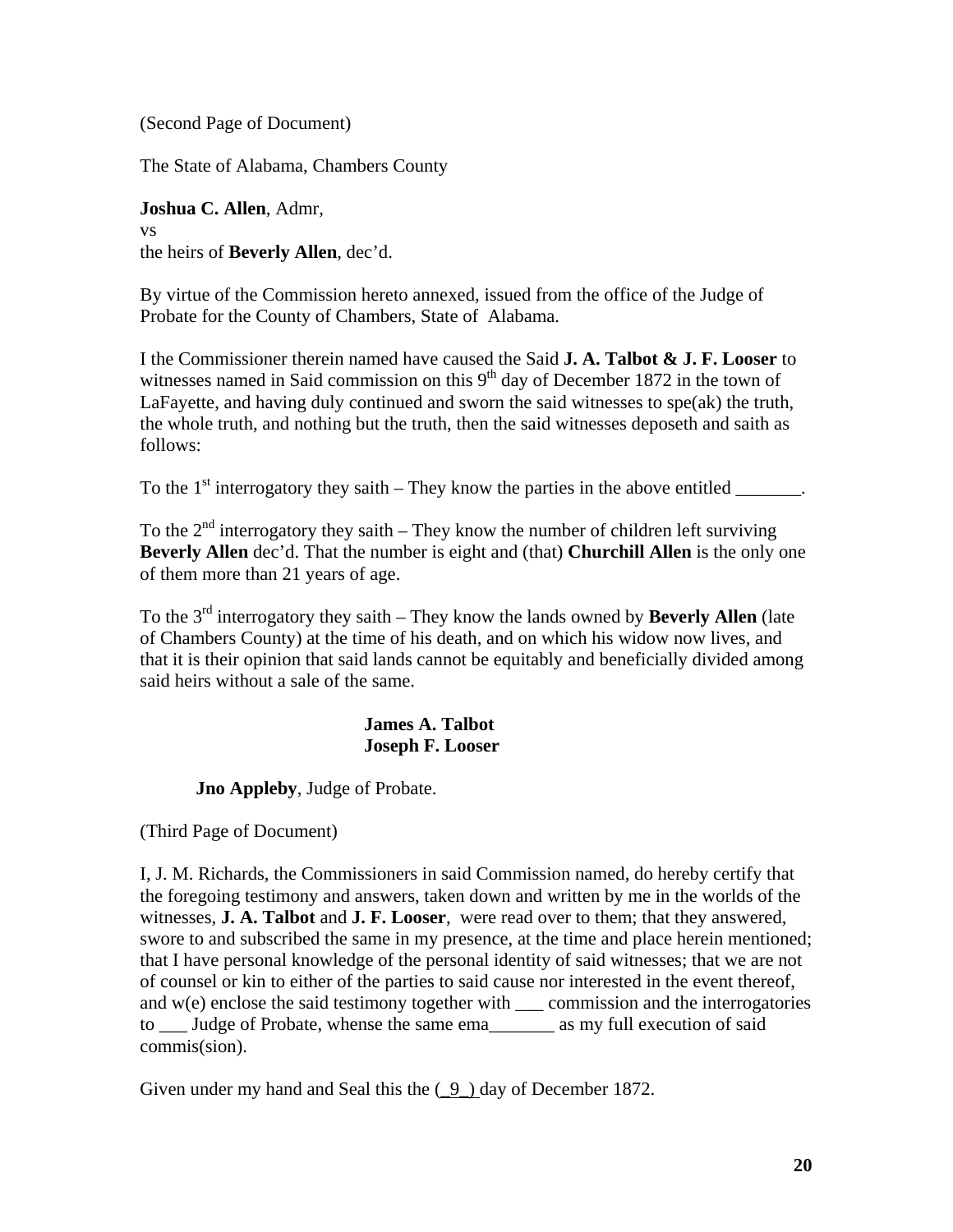# **J. M. Richard**

Commissioner's fee \$5.00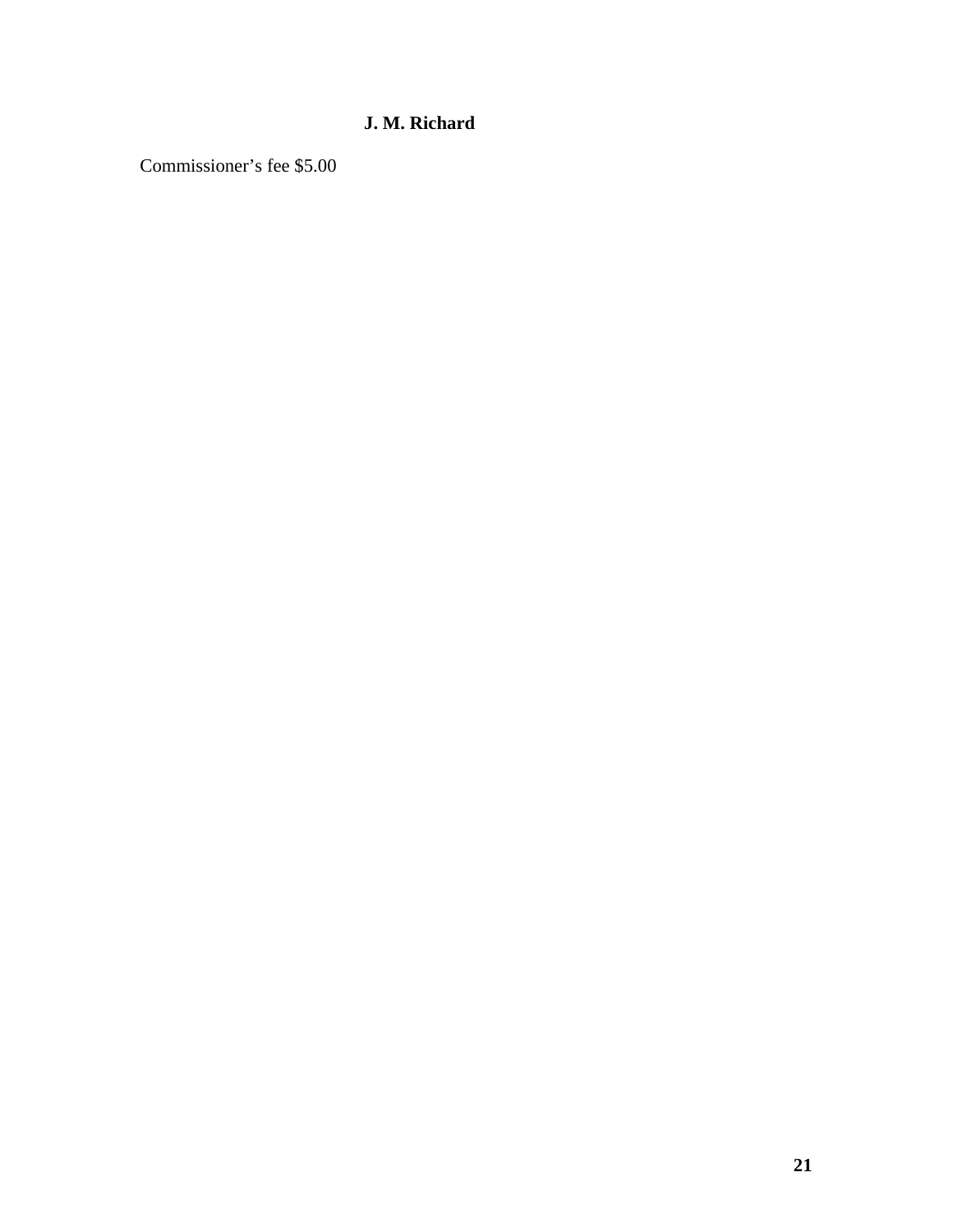## **30 December 1872**

(Cover of Document)

 $\_\_$ ale $\_\_$ 

**B. Allen**, dec'd Report sale of Property

Dec'r 30<sup>th</sup> 1872

Recorded

(First page of Document)

Account of Sale of personal property belonging to the estate of **Beverly Allen** deceased, sold on the 16 day of December 1872 for \_\_\_ half cash & balance on (cre)dit of twelve months, to wit:

| Lot Plows & hoes                                       | W. W. Champion              | .15     |
|--------------------------------------------------------|-----------------------------|---------|
| 66<br>66<br>66                                         | M. A. Todd                  | 1.25    |
| $\zeta$ $\zeta$<br>66<br>$\zeta$ $\zeta$               | H. Lete                     | 1.55    |
| Lot Irons                                              | S. H. Teller                | .70     |
| $-$ pr $\frac{ }{ }$                                   | 66<br>66                    | .55     |
| <b>Plow Stack</b>                                      | <b>Jet Hodnett</b>          | 1.10    |
| Axes & Wedge                                           | W. A. Todd                  | 1.00    |
| <b>Hand Saw</b>                                        | <b>Charley Allen</b>        | .20     |
| <b>Match Planes</b>                                    | C. H. Jackson               | .35     |
| Iron Square                                            | R. F. Sanders               | .70     |
| Claw Hammer                                            | Mrs. Allen                  | .60     |
| Jack Planer                                            | Mrs. Allen                  | .05     |
| Hone Plane                                             | <b>Joshua Allen</b>         | .90     |
| Drawing knife                                          | Mrs. Allen                  | .55     |
| Lot Irons & chains                                     | <b>Joshua Allen</b>         | .75     |
| pitcher                                                | Mrs. Allen                  | 2.55    |
| __ Plow gear                                           | C. H. Allen                 | .20     |
| (Cro)ss cut Saw                                        | G. H. Clifton               | .80     |
| thing Cradle                                           | <b>Pat Turner</b>           | 1.20    |
| Lot of 20 bushels corn                                 | <b>S. H. Tiller 91</b>      | 18.20   |
| $\zeta$ $\zeta$<br>$\epsilon$<br>$\zeta$ $\zeta$<br>20 | 66<br>66<br>89              | 17.80   |
| $\zeta$ $\zeta$<br>66<br>$\zeta$ $\zeta$<br>20         | 66<br>$\leq \leq$<br>89     | 17.80   |
| $\zeta$ $\zeta$<br>66<br>$\zeta$ $\zeta$<br>20         | 66<br>$\zeta$ $\zeta$<br>80 | 16.00   |
| $\zeta$ $\zeta$<br>66<br>$\zeta$ $\zeta$<br>20         | $\zeta$ $\zeta$<br>66<br>90 | 18.00   |
| 66<br>66<br>$\mbox{\bf 6}$ $\mbox{\bf 6}$<br>20        | $\zeta$ $\zeta$<br>66<br>90 | 18.00   |
| (Second Page of Document)                              |                             |         |
| 1 Lot of Shucks                                        | <b>John Leverette</b>       | missing |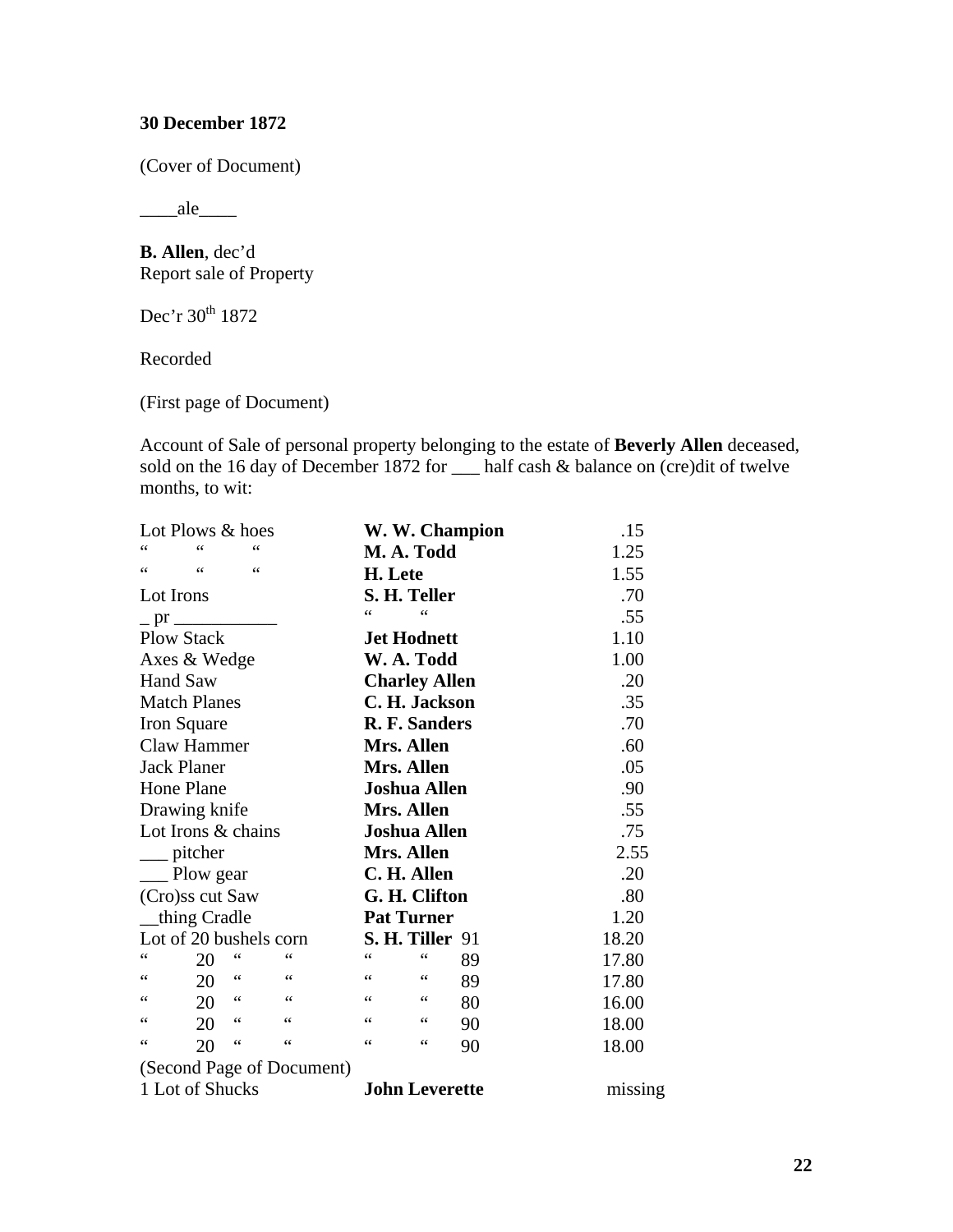| (John Leverette)     | missing      |
|----------------------|--------------|
| G. B. Sorrell 85     | missing      |
| J. H. Walls          | missing      |
| Wm. Bishop           | missing      |
| <b>Elic Bibby</b>    | missing      |
| 66<br>66             | missing      |
| <b>Hull Teammell</b> | missing      |
| C. T. Carter         | missing      |
| <b>John Medow</b>    | missing      |
| A. J. Carlton        | missing      |
| C. T. Carter         | missing      |
| J. H. Walls          | missing      |
|                      | 358. missing |
|                      |              |

The State of Alabama, Chambers County

Pers(onally) came before me, John Apple(by) Judge of Probate for the cou(nty) aforesaid **J. C. Allen** adminis(trator) of the estate of **Beverly Allen** deceased, who being sworn says that the fo(regoing) account contains a correc(t) account of the of the sale of person(al) property sold by him on (the) 16 day of December 1872 be(long)ing to said estate. Sworn to  $\&$  subscribed this  $30<sup>th</sup>$  December 1872.

## **J. C. Allen**

**Jno Appleby** Judge of Probate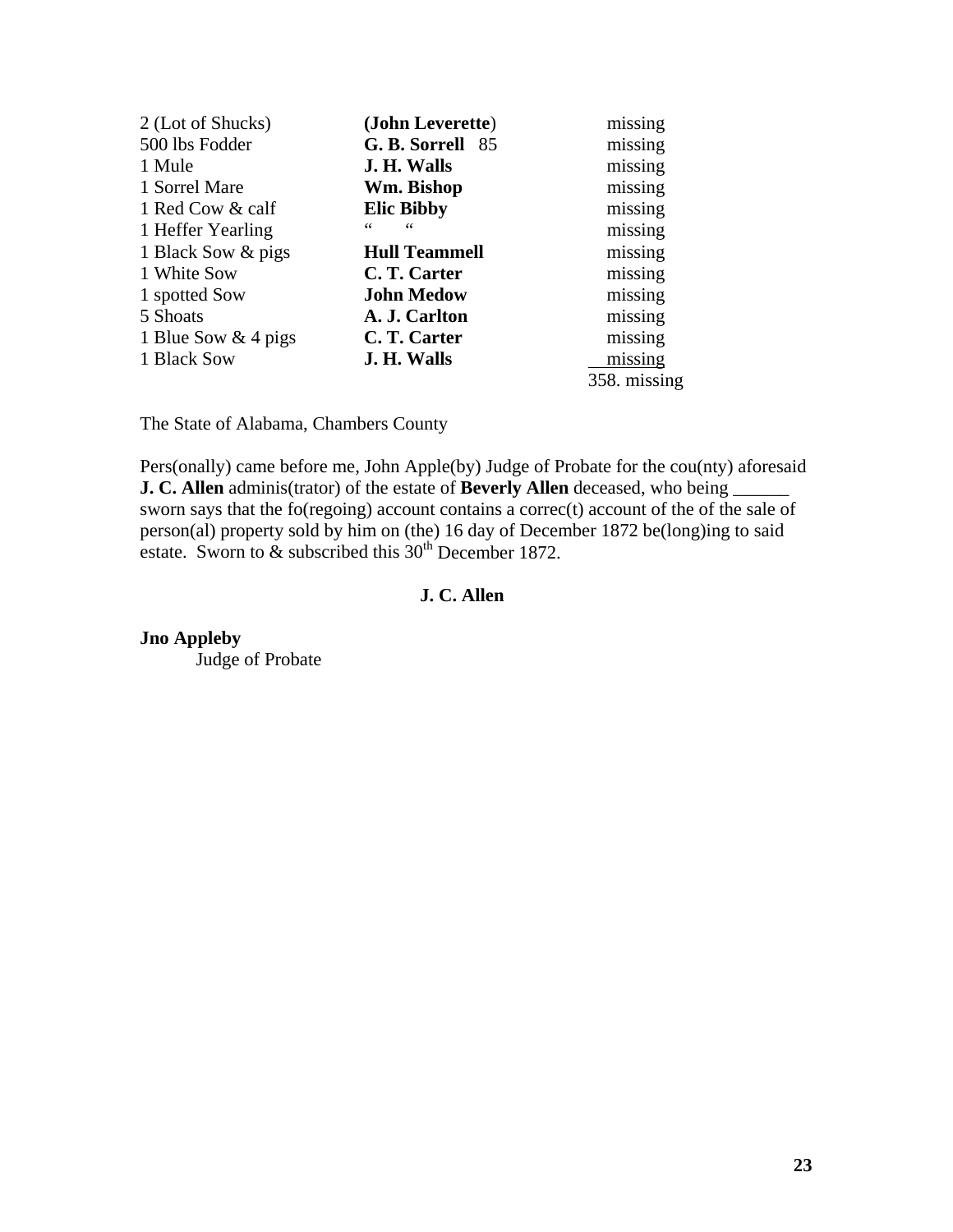(Cover of Document)

## **Bevaly Allen**

Filed Nov. 12 1873

(Document)

The State of Alabama, Randolph County

Personally appeared before me **W. W. Dobson** Probate Judge for Randolph county Ala **W. S. Heflin**, a practicing Physician of said county and after being sworn deposeth and sayeth that the estate of **Bevaly Allen** of Chambers County Alabama deceased is justly indebted to him the sum of \$70.00 for Services rendered said deceased in the year 1862. Sworn to and subscribed before me this the  $3<sup>rd</sup>$  day of November 1873.

**W. W. Dobson W. S. Heflin**

Judge of Probate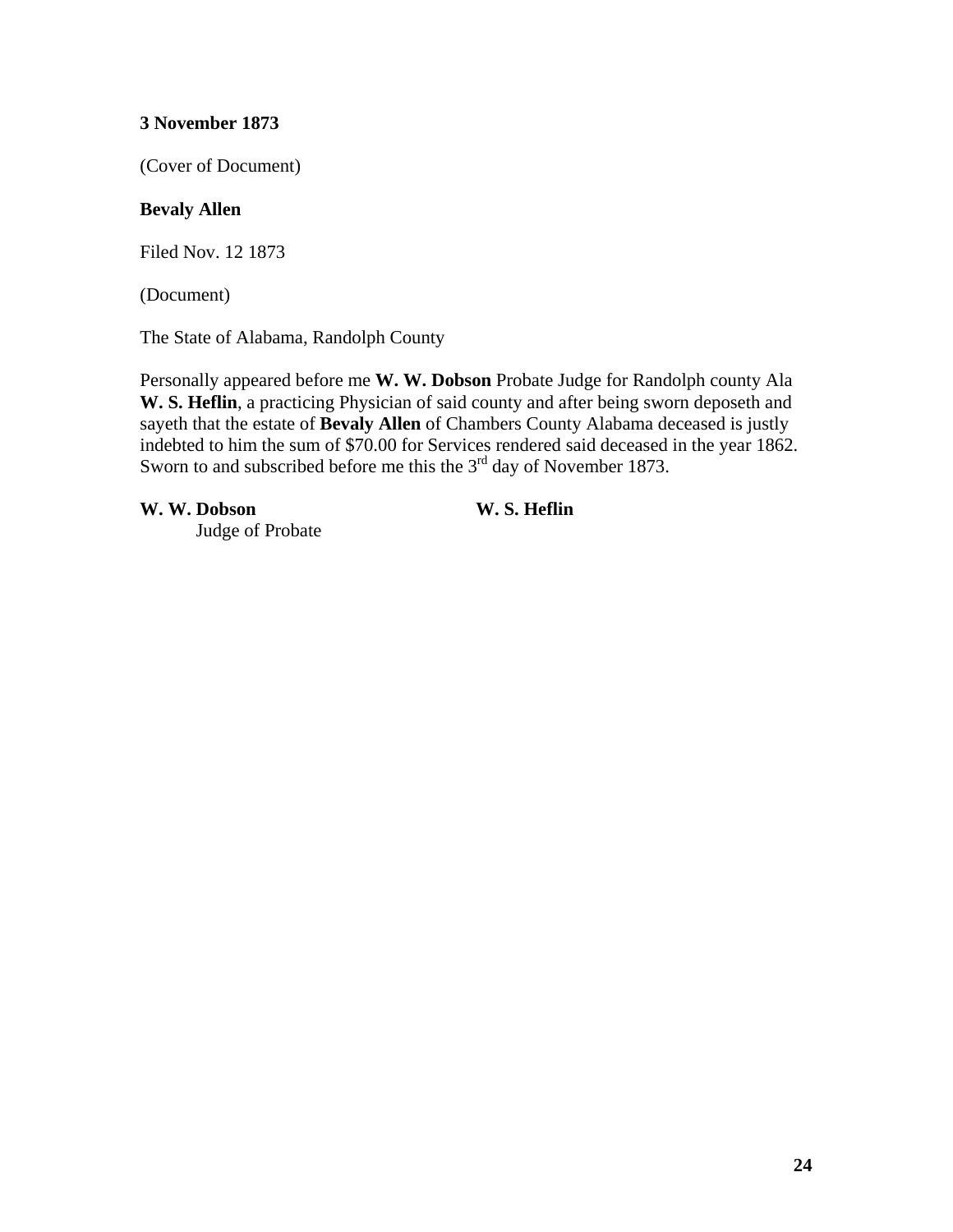(Cover of Document)

**Mrs. Serena Allen,** widow petition for portion of money

Recorded

I acknowledge services of the within petitioner & name copys times & consent that the same be heard this day 1873

# **J. C. Allen**

Adm'r

(First Page of Document)

To the Hon **John Appleby** Judge of Probate of Chambers county, Alabama.

This petition of **Serena Allen** widow of the late **Beverly Allen** now deceased and whose estate is now being administered in this court by one **Joshua C. Allen** as administrator thereof respectfully shows that as the widow of said deceased she filed her \_\_\_tted consent in this court that her dower interest in certain lands to be sold and which belonged (to one) **Beverly Allen** deceased at the (time o)f his death should be sold (and) the residue of said land that an order for such sale of said lands including said dower interest was made by said court. She states said lands was sold by said administrator on the 13 day of October 1873 and the aggr\_\_\_\_ amount of the sale of said lands was the sum of Twenty seven hundred  $&$  fifty one  $& 90/100$  dollars, as will appeas by reference to the report of sale of said lands this day made by said administrator.

Your petitioner therefore prays (tha)t your Honor will make enqu(iry) into the facts aforesaid and

(Second Page of Document)

that said administrator be cited to show cause if any he have why your Honor shall not make an order allowing your petitioner a fair equavalent for her dower in said lands, and that the sum be paid to h(er) by said administrator when the money for which said land sold shall have been paid.

And as in duty bound she will ever pray &c

Sworn to &c **Serena Allen** 15 Nov. 1873

**Jno Appleby**  Judge of Probate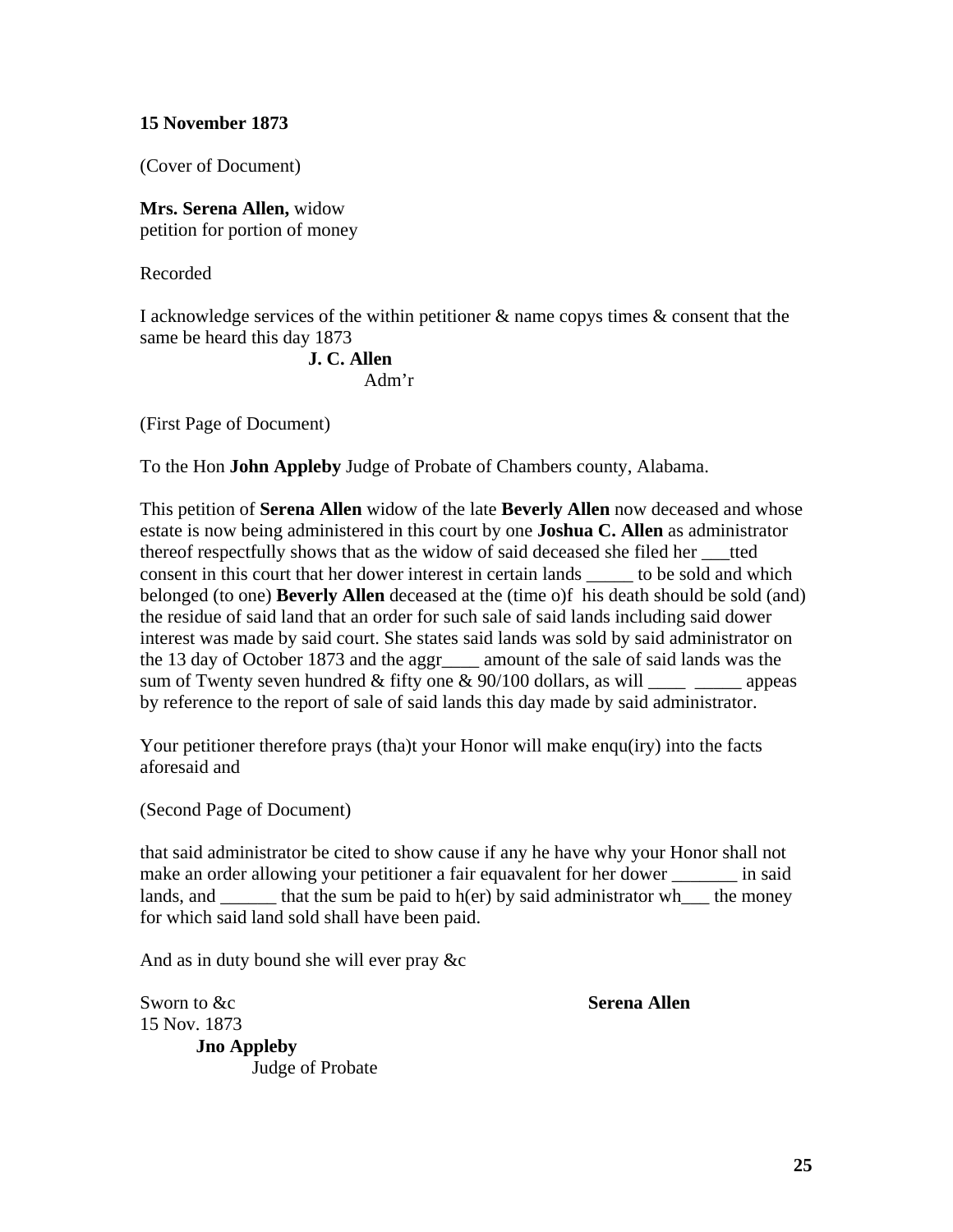(Note: Some parts of this document are very difficult to decipher.)

(Cover of the document)

1468 The State of Alabama, Chambers, County REPORT OF SALE OF REAL ESTATE ESTATE OF **Beverly Allen**, Deceased. Filed in the office of the Judge Probate Court, approved and ordered recorded and sale confirmed, this 15 day of Nov. 1873 **Jno Appleby**, Judge Probate Court

Recorded in Real Estate Sale Record A, page 305

Widows account Interest \$254.39 \_\_ Richards

(First Page of Document)

The State of Alabama, Chambers County.

In Probate Court.

In the Matter of the Estate of **Beverly Allen**, Deceased.

To the Hon. **John Appleby,** Judge Probate Court, Chambers County.

 The undersigned **Joshua C. Allen**, adm de bonis non, of the Estate of **Beverly Allen** deceased, would respectfully report, that, by virtue of a decree rendered by your Honorable Court, on the 19 day of Dec'r 1872 (left blank) did, on the 13 day of October 1873 between the hours of eleven o'clock in the forenoon and four o'clock in the afternoon of said day, at the premises in Chambers County, offer for sale, at public vendue, the lands described in said decree, and that for the North 1/2 of the South East quarter of Section 29 in Township Twenty four of Range Twenty Five **John J. Bishop** bid the sum of \$15.00 dollars per acre there being 80 acres came to \$1,200.00 dollars. He being the highest & best bidder became the purchaser for that sum.

For the South East 1/4 of the South East quarter of Section 29 in Twonship 24, Range 25, **John S. Sims** bid the sume of \$3.76 cts per acre there being 40 acres came to \$150.40. That being the highest  $&$  best bid offered (he) became the purchaser for that sum.

That for the South West 1/4 of the North East quarter of Secton 29 in Township 24 of Range 25 **Serena Allen** bid the sum of \$7.50 cents per acre there being 40 acres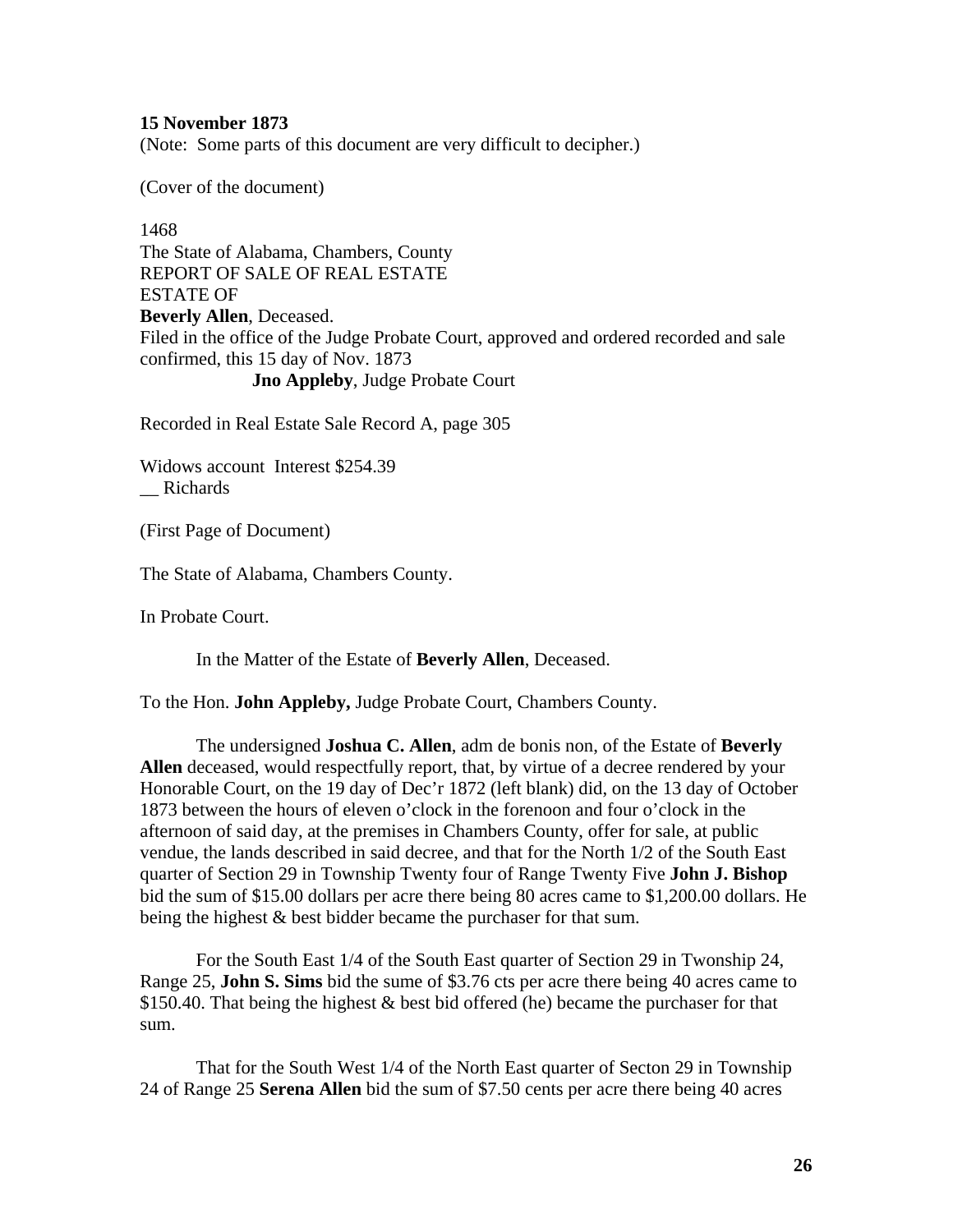came to \$300.00. That being the highest & best bid offered she became the purchaser for that sum.

That for the West 1/2 of the North East quarter of section 32 in Township 24 of Range 25, **Serena Allen** bid the sum of \$5.00 cts per acre there being 80 acres came to the sum of \$400.00 dollars. For the North 1/2 of the North West quarter of section 32 Township 24 of Range 25 (Note. **Serena Allen** is crosses out as being the highest bidder). Also for all of the South 1/2 of the South West quarter of Section 29 which lies South of the Tallapoosa River (several words cannot be read) of Range 25. **Serena Allen** bid the sum of \$1.25 cts per acre and there being 110 acres in \_\_\_\_\_ came to \$137.50. That being the highest  $&$  best bid offered she became the purchaser for that  $\_\_$  of both of said tracts.

For the South 1/2 of the North West quarter of section 32 in Township 24 of Range 25 **(Cha)rles Allen** bid the sum of \$4.00 per (acre there) being 80 acres came to the sum of \$320.00 Dollars, that being the highest bid he became the purchaser for the item.

Since administrator first reports that said sale was fairly conducted and all proceedings pertaining thereto were conducted in strict accordance with the requirements of law and of the former order & decree of said court, directing said sale. He further reports that previous to said sale, he advertised the day, place and terms of said sale and a description of said lands, by printed handbill posted at the courthouse door & then other public places in the county aforesaid for more than three successive weeks before said day of sale. He further reports that said sale was on terms one half cash and the other half on a credit of twelve months from day of sale. He further reports that said several purchasers have complied with the terms of said sale by paying one half cash and said administrator taking notes for the other half due twelve months after da(te) of sale as required by law.

He further reports that \_\_\_\_\_\_ interest in say lands was sold \_\_\_\_\_\_\_ding the widow (**Serena Allen**) \_\_\_\_ist in said lands. She having in \_\_\_\_ing relinquished her right to an acknowledgement of dower before said ac(t) of sale was granted.

all of which is respectfully submitted. **J. C. Allen**

The state of Alabama, Chambers County.

**J. C. Allen** being duly sworn, depose and say that the facts alleged in the foregoing report are true according to the best of (left blank) knowledge, information and belief.

Subscribed and sworn to before me **J. C. Allen** this 15 day of November 1873 **Jno Appleby,** Judge Probate Court.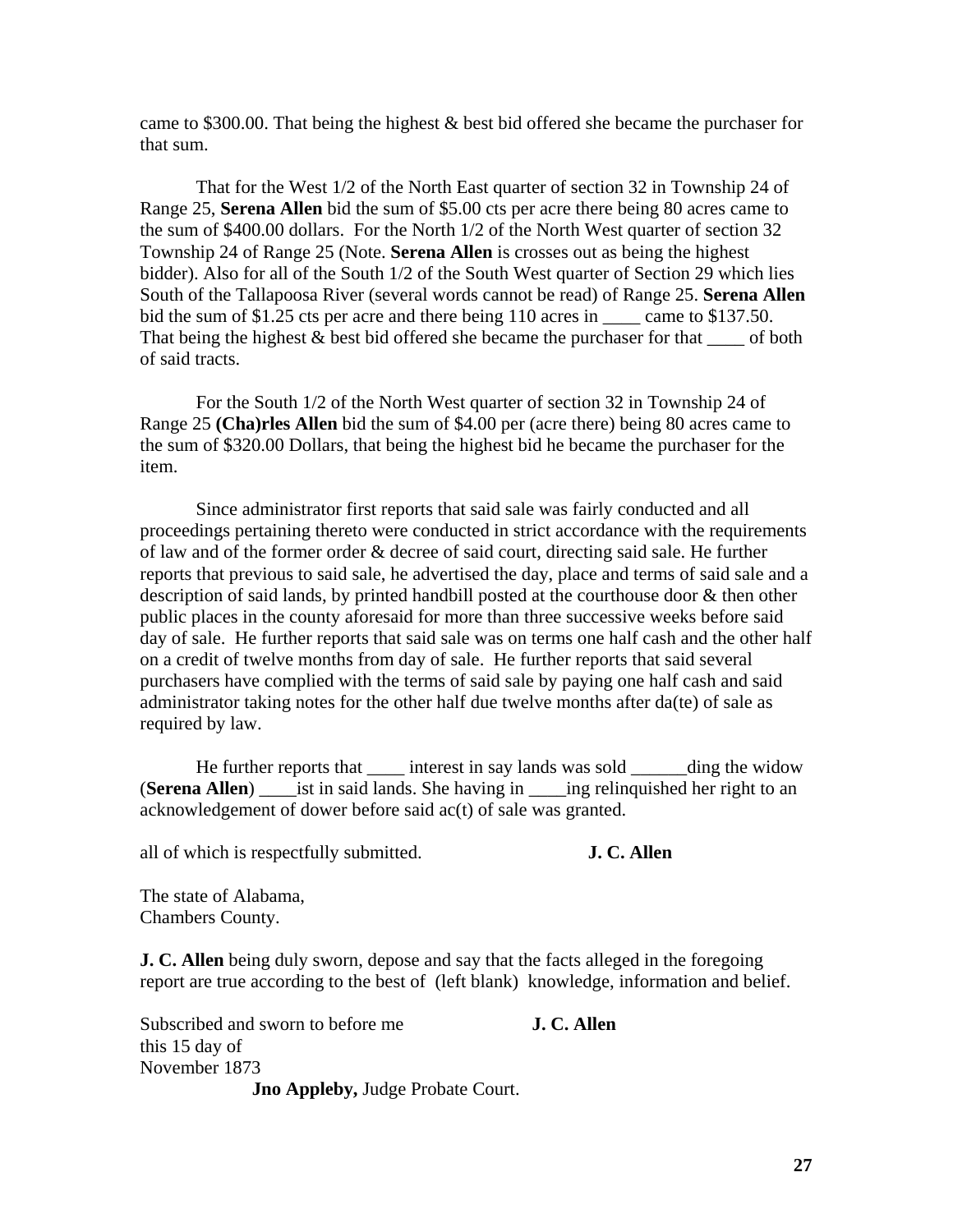#### **1874 December 14**

(Cover of Document)

#### PROBATE COURT

Chambers County Estate of **B. Allen**, deceased

Final Settlement Filed in the office of the Judge Probate Court this 14 day of Dec'r 1874 and the 20 day of Jan 187(5) appointed as day of settlement.

# **Peter M. Rowland** Judge Probate Court, Chambers Co.

Audited, stated, decree thereon rendered, and ordered recorded, this (left blank) day of (left blank) 187(left blank)

> Unsigned Judge Probate Court (left blank) co.

Recorded in (left blank) Record, Page 114

(Document) REMARKS Amount of claims against the Estate still unpaid \$ (left blank) all of which is respectfully submitted.

THE STATE OF ALABAMA, Chambers County.

Before me **P. M. Roland**, Judged of Probate Court of said County, personally appeared **Joshua C. Allen,** Administrator of the Estate of **Beverly Allen** deceased, who being duly sworn makes oath that the forgoing (left blank) account current is a full and correct statement of all his dealings and transactions, and of all moneys and effects received and paid out by him on account of said estate, and that he has not used any of the funds of said estate for his own benefit.

Subscribed and sworn to before me, this 14 day of December 1874 **J. C. Allen Peter M. Rowland**

Judge Probate Court, Chambers County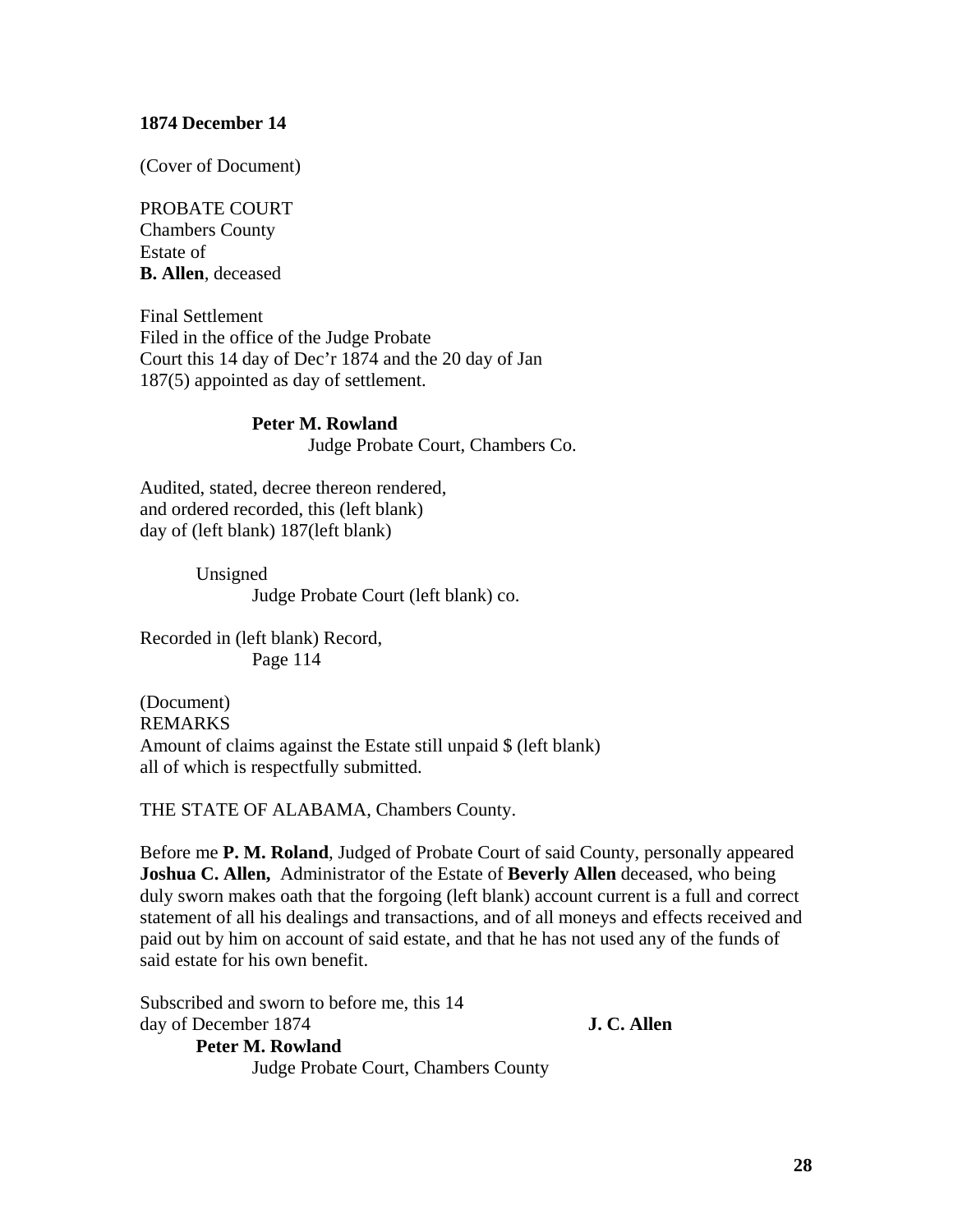THE STATE OF ALABAMA, Chambers County.

**Joshua C. Allen** Administrator of the Estate of **Beverly Allen** deceased, being duly sworn, makes oath that

| <b>Serena Allen</b>    | aged (left blank) years, residing in widow of dec'd          |  |  |
|------------------------|--------------------------------------------------------------|--|--|
| <b>Churchill Allen</b> | aged 25 years, residing in (left blank)                      |  |  |
| C. S. H. Allen         | aged 21 years, residing in (left blank)                      |  |  |
| Mahala A. Welch        | aged over 21 wife of <b>Alexander Welch</b>                  |  |  |
| (Sarah) E. Allen       | aged 18 years, residing in J. J. Bishop                      |  |  |
| (Hezekiah) F. Allen    | aged 16 years, residing in (left blank)                      |  |  |
| (Lucy V.) Allen        | $66 = 66$<br>$\epsilon$ $\epsilon$<br>Jno. S. Sims<br>$14$ " |  |  |
| (Mary) J. Allen        | $13$ "<br>$\,$ 6 6 $\,$<br>66<br><b>Serena Allen</b>         |  |  |
| Alice B. Allen         | $12.$ "<br>66<br>All Reside in Chambers County               |  |  |

Except **Welch** & wife who reside in Tallapoosa County

are the heirs and devisees of said deceased, according to the best of his information, knowledge and belief.

Subscribed and sworn to before me, this 14 day of Dec'r A.D. 1874 **Joshua C. Allen P. M. Rowland**

Judge Probate Court, (left blank) County.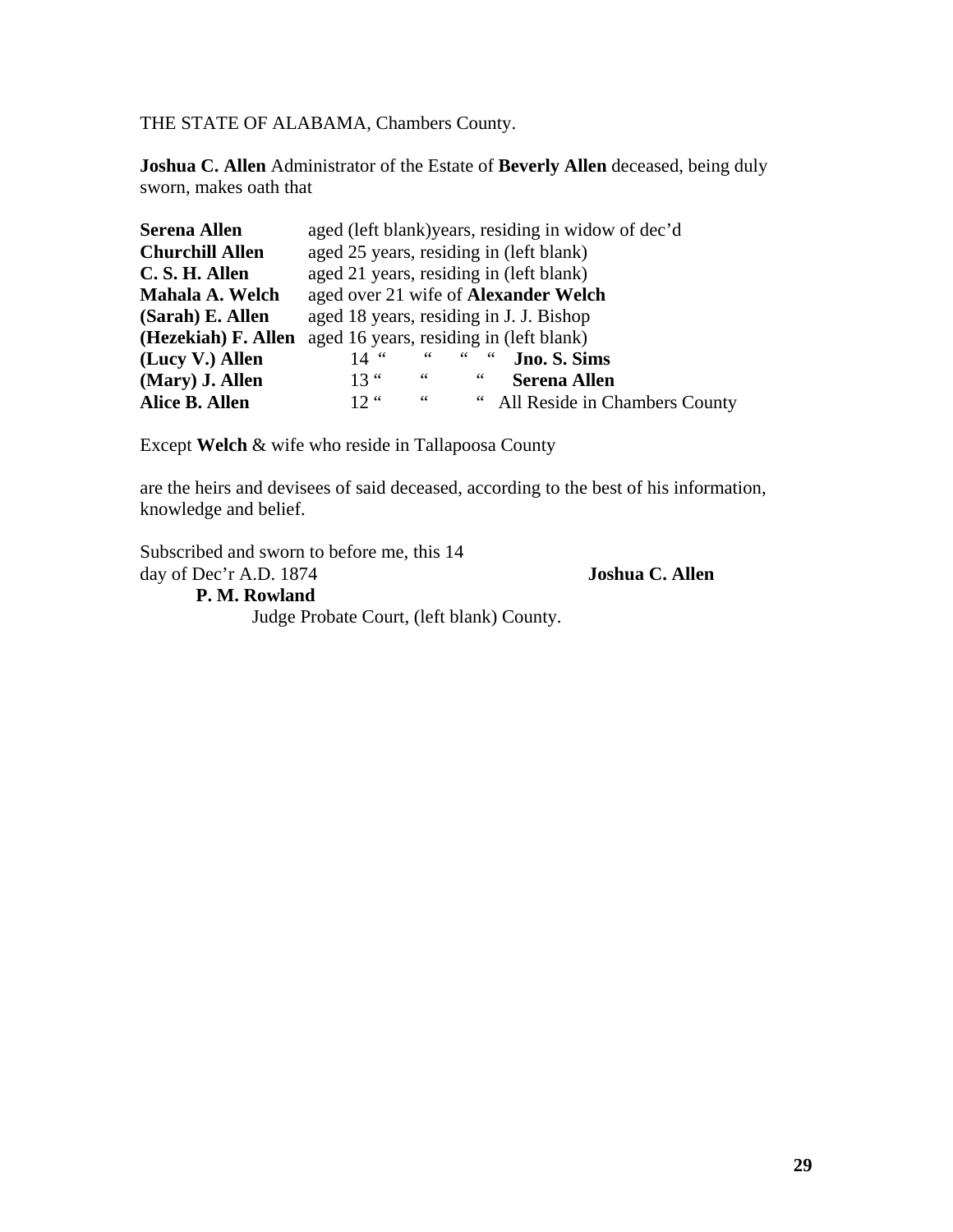#### **14 December 1874**

(Cover of Document)

THE STATE OF ALABAMA, Chambers County. PROBATE COURT. Appointment and Acceptance of GUARDIAN AD LITEM in Final Settlement In the Matter of Estate of **B. Allen**, Deceased Filed this 14 day of Dec'r 1874 **P. M. Rowland**  Judge Probate Court.

(Document)

The State of Alabama, Chambers County.

Probate Court, Dec'r 14, Term 1874

#### To **O. S. Burnett**

Take Notice, That by an order of this Court, this day made and entered, you were appointed to act as Guardian ad Litem for **Sarah E. Allen, Hezekiah Allen, Lucy L. Allen, Mary J. Allen, & Alice B. (Al)len.** minor heirs of **Beverly Allen,** deceased, to represent and protect their interests, upon the application of **Joshua C. Allen,**  Administrator for final Settlement & Distribution.

> Given under my hand this 14 day of Dec'r 1874. **Peter M. Rowland,** Judge Probate Court.

(Second Page of Document)

I hereby accept the appointment of Guardian ad Litem for **Sarah E. Allen, Hezekiah Allen, Lucy L. Allen, Mary J. Allen** and **Alice B. Allen,** minors, and as such Guardian ad litem deny the corrections of said accounts and each and every item charged on the credit side thereof and demand that strict proof be made as to the (correc)tness of the same. Dec 14, 1874.

**O. S. Burnett,** Guardian ad litem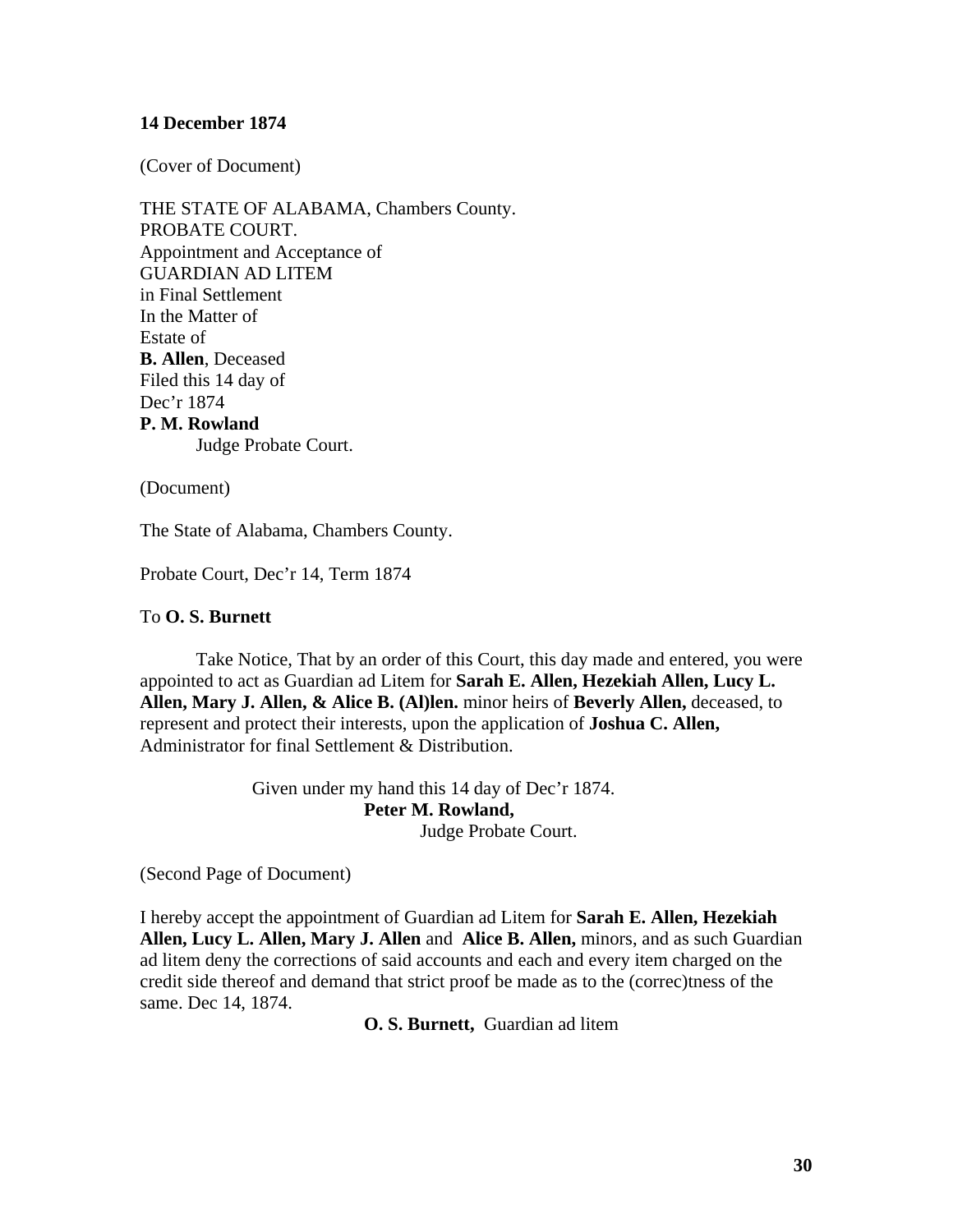(Cover of Document)

THE STATE OF ALABAMA (left blank) County, PROBATE COURT. REPORT OF PAYMENT OF PURCHASE MONEY IN SALE OF REAL ESTATE Estate of **Beverly Allen,** deceased Filed in the office of the Judge Probate Court, accepted and ordered recorded this 9<sup>th</sup> day of November 1875

**P. M. Rowland**

 Judge Probate Court. Order of conveyance made this 9 day of November 1875. **P. M. Rowland**

Judge Probate Court.

Recorded 307

(First page of Document)

(Note: Parts of this document are VERY difficult to read)

The State of Alabama, Chambers County.

To the Hon. **Peter M. Roland** Judge Probate Court, Chambers County;

 The undersigned, **Joshua C. Allen**, administrator of the estate of **Beverly Allen,** deceased, would respectfully report that at a sale of real estate of said deceased, made in accordance with a decree entered in this Court on the  $19<sup>th</sup>$  day of December 1872, which sale has been duly reported to said Court, and said sale confirmed that **John J. Bishop** became the purchaser of the North half South East quarter Section 29, in T 24 of Range 25 and then and there complied with the terms of said sale. He further reports that the said **John J. Bishop** has now paid him in full the purchase money, and therefore asks that an order be made authorizing him to make and convey titles to said land to the said **John J. Bishop.**

He further reports that at said sale **John S. Sims** became the purchaser of the South East 1/4 of the North East quarter of S. 29, T. 24 of R 25. That said sale has been duly confirmed in this court. He further reports that said **John S. Sims** has now paid him in full the purchase money and he therefore asks an order be made authorizing him to make & convey titles to said land to the said **John S. Sims.**

He further reports that at said sale **Churchwell Allen** became the purchaser of the E. 1/2 of the North East quarter of Sec. 32 in T 24 of R25. That said **Churchwell Allen**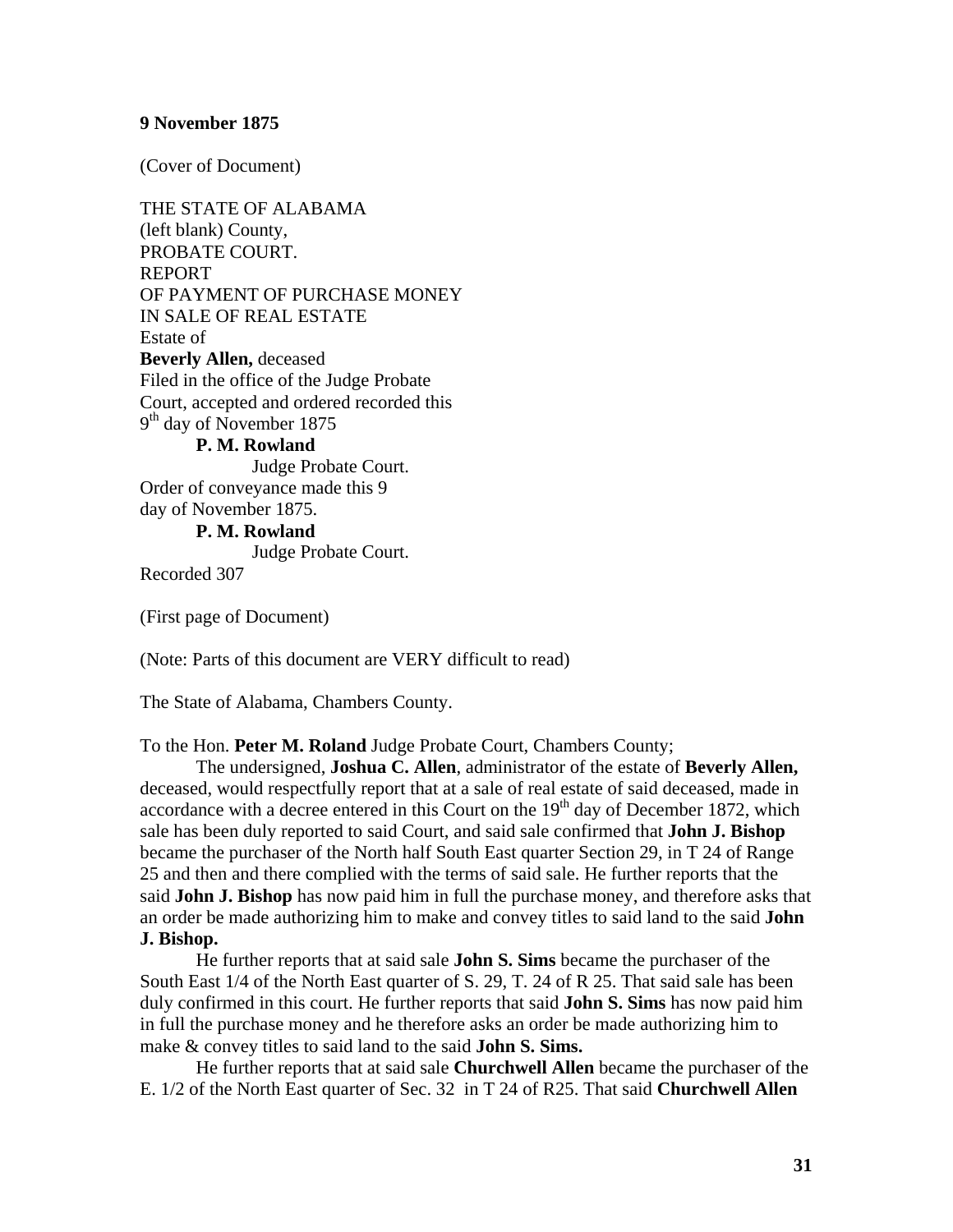fully complied with the terms of said sale and that said **Churchwell Allen** has now paid him in full the purchase money and

#### (Added to first page)

therefore asks that an order be made authorizing him to make and convey title to said lands to said **Churchwell Allen**.

He further reports that at said sale **Serena Allen** became the purchaser of the following lands, to wit: The South West 1/4 of the North East quarter of Sec 29 in T 24 of R 25. The West 1/2 of the North East quarter of Sec 32 in T 24 of R 25. The North 1/2 of the North West quarter of Sec 32 in T 24 of R 25. Also all of the South 1/2 of the South West quarters of Sec 29 in T 24 of R 25 which lies south of the Tallapoosa River. Which sale has been duly reported to said court and said sale confirmed. He further reports that the said **Serena Allen** has now paid him in full the purchase money, and therefore asks an order be made authorising him to make and convey title to said lands to said **Serena Allen.**

He further reports that at said sale **Charles Allen** became the purchaswer of the South 1/2 of the North West Quarter of Sec 32 in T 24 of R 25 which sale has been duly reported to said court, and said sale confirmed that said purchaser then & there complied with the terms of said sale. He further reports, that said **Charles Allen** has now paid him in full the purchase money and therefore asks an order be made authorising him to convey title to said land to said **Charles Allen.**

All of which is respectfully submitted, This (left blank) of November 1875.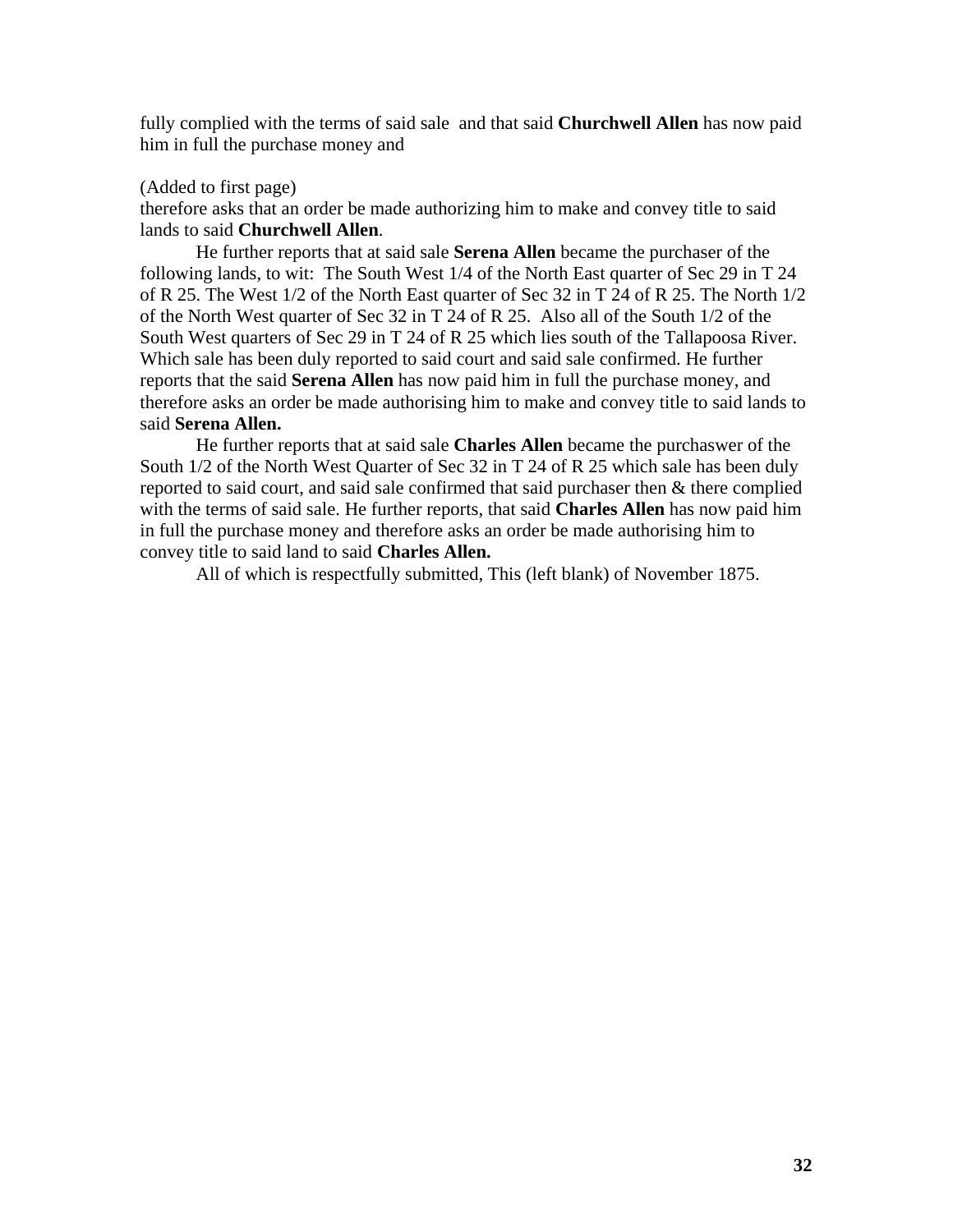## **NOTE: THE FOLLOWING IS A SERIES OF VOUCHERS FOUND WITH THE ESTATE PAPERS. THEY ARE NOT IN ANY DATE ORDER BUT PRESENTED AS THEY WERE GROUPED. I HAVE TRIED TO KEEP THEM IN SOME KIND OF ORDER WHEN PAID, BUT IF YOU SEEK ONE YOU WILL NEED TO CHECK THE ENTIRE LIST.**

First Voucher

(Cover of Document)

Voucher in Estate of **Beverly Allen** 

(Document)

A test of names **Mrs. R. Allen** Children

**Churchill Allen Charles Allen Mahala Allen Elizabeth Allen Lucy Allen Jane Allen Flemman Allen Alice Allen** 

Figures are shown in several places on the form but not identified:

| 20.25   | 266     |
|---------|---------|
|         | 40      |
|         | 106 40  |
|         | 188.00  |
|         | 294.40  |
|         | 400.00  |
|         | 85.55   |
|         | 130.00  |
|         | 140.00  |
|         | 1049.95 |
| 1407.90 |         |
| 1136.16 |         |

140<sup> $\degree$ </sup> 113 271.78

End of Voucher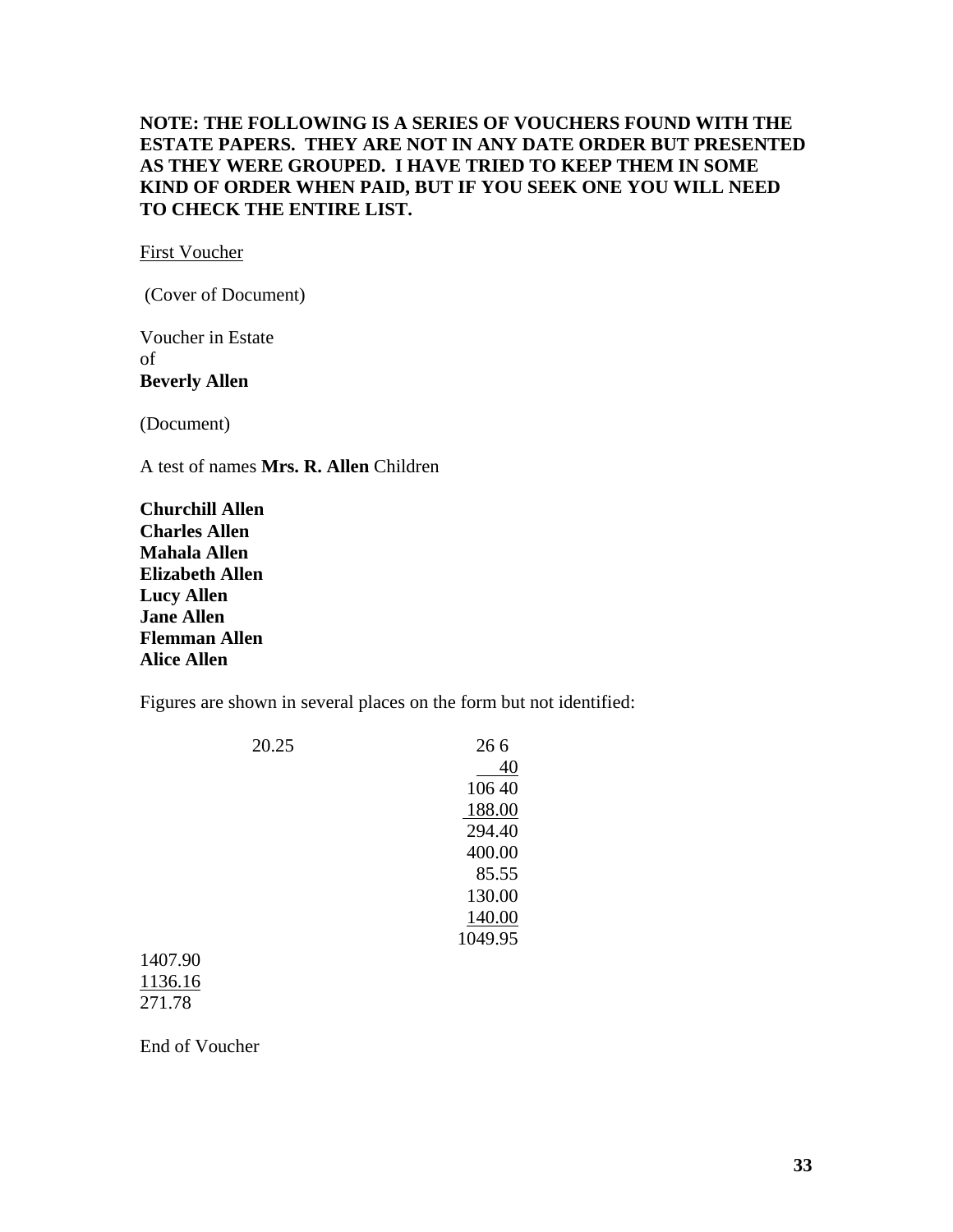Second Voucher

(Cover of Document)

voucher 2

(Cover of document)

Rec'd Feb  $25^{\text{th}}$  1\_\_\_\_\_ Ten Dollars

\$20.00 **Bev Allen**

 (Note: The next three are very difficult to read but appear to have **Beverly Allen**'s actual signature).

(Document)

**Walter dak** I phromis to pay \_\_\_\_ \_\_\_\_\_ Tanspr on is barg the sume of Twenty Dollars for value rec'd this 5 Dec 1860.

**Beverly Allen** 

(My best guess: (To) **Walter Dark** I promise to pay \_\_\_ \_\_\_ transfer on his barge the sum of twenty dollars or value received this 5 December 1860. Beverly Allen)

Third Voucher

(Cover of Document)

#4 due on this Not(e) \$75.20

(Document)

\$71.40 cr Dew **J. C. Allen** or Seventy one and 40/00 of A Dollar for value Received this the 6 of September 1862 **Beverly Allen** (appears to be his actual signature)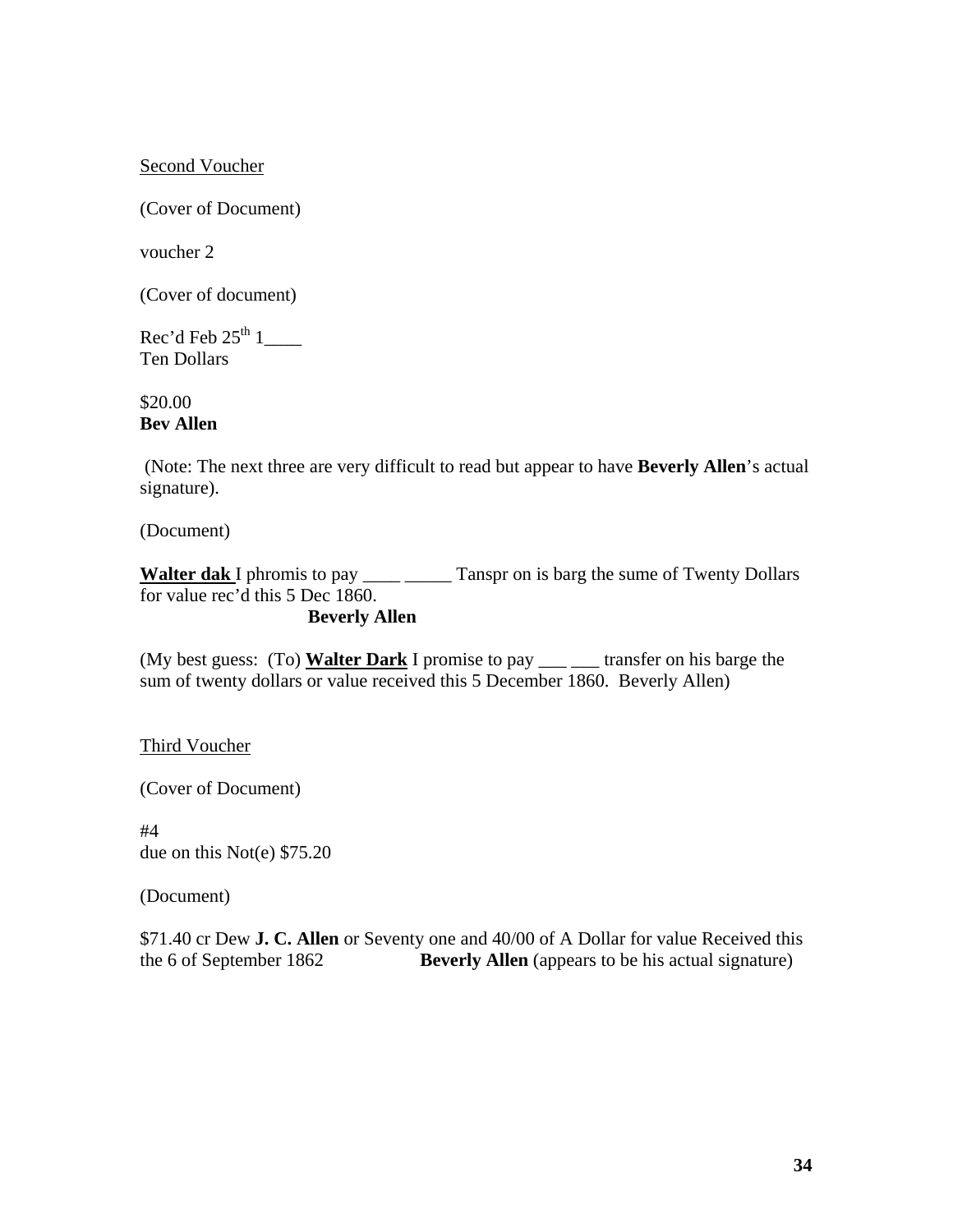Fourth Voucher

(Cover of Document) **B. Allen** \$80.00

No. 9

Rec'd on this  $\frac{1}{25}$  note three dollars December 25<sup>th</sup> 1861

Buy the twenty fifth of Dc mer (December) I Promest (promised) to pay **frances pardveg** on the sum of forth Dollars for value Received the the 14 of January 1860 **Beverly Allen** (appears to be his actual signature)

Fifth Voucher

(Document)

Received of **J. C. Allen** Admr of **Beverly Allen** received \$9.90 dollars April the 21st 1873

#### **B. D. Williams**

Received the within Note \$8.50 Dollars Nov 20 1873

Sixth Voucher

(Cover of Document)

V #16 **J. C. Allen** \$21.06

(Document)

\$19.42

Received of **J. C. Allen** Adm. of **Beverly Allen** nineteen 42/100 (penalty one & ninty & 94/100) Dollars on this Date to pay \_\_\_\_annual interest on Chambers County Subscription to the Bufalia, Opelika, Oxford & Guntersville, R.R. for 1870.

**B. L. Dyer**, Tax Collector

Int 683 199 penalty 877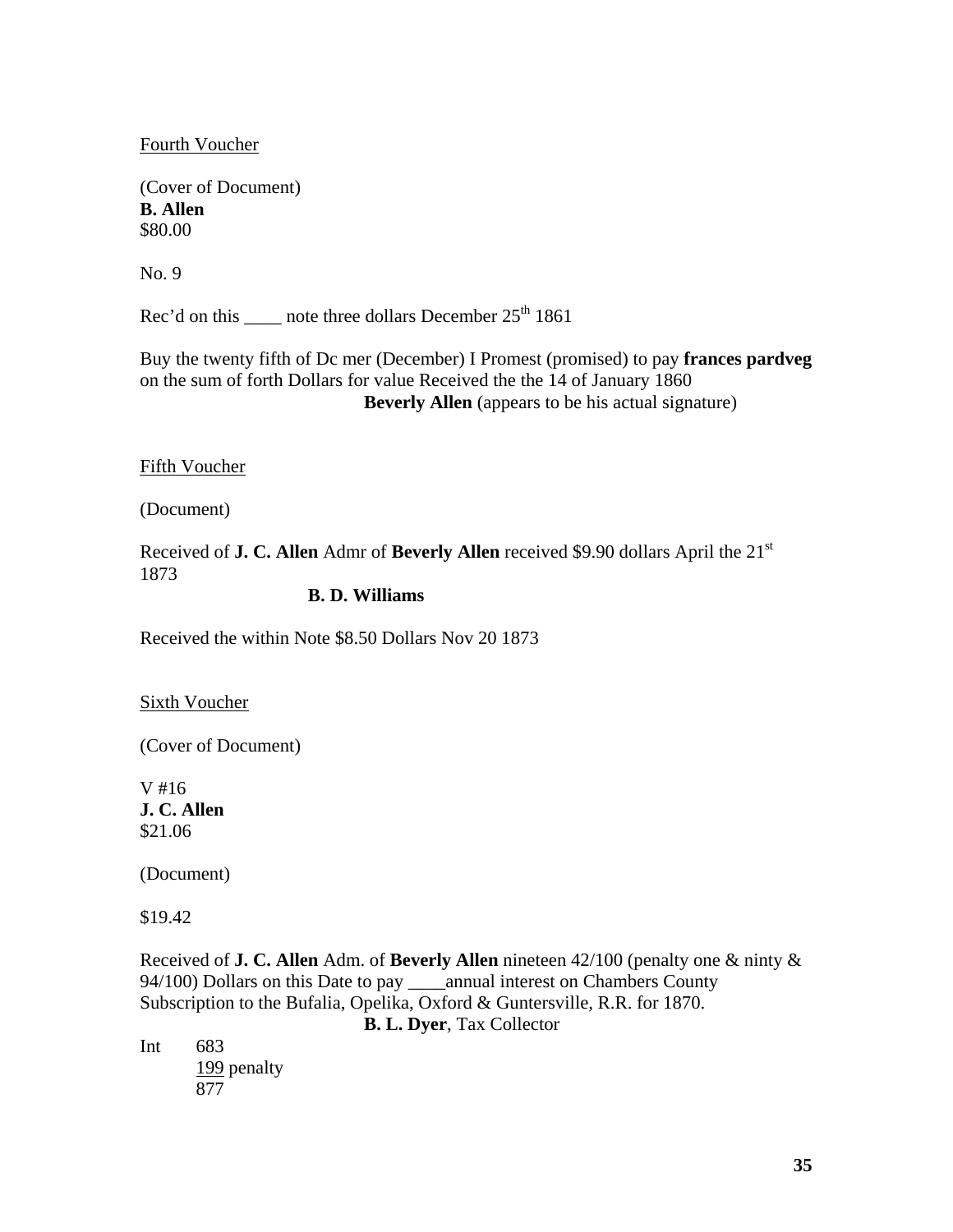#### Seventh Voucher

# (Document) \$18.00 by the first day of Nov Next we or Either of us Promise to pay **B. D. Williams** or Besser Eighteen dollars for value recie (received) of him Feby  $27<sup>th</sup> 1872$ . **Mrs. M. S. (her X mark) Allen**

## **Mrs. E. E (her X mark) Welch**

Int. 293

Eighth Voucher

(Cover of the Document)

#### **Beverly Allen** Note \$49.80/100

Voucher 3

(Document)

\$59.05

\$49.80 cts Buy the twenty fifth of December next I promist to pay **Thomas Palridge** or barer the sum of forty nine Dollars an 80/00 hundreth of A dollar for value Received this the 11 of November 1861

#### **Beverly Allen**

Ninth Voucher

(Cover of Document)

**Beverly Allen**  Note 1.10.00

Received on the within note  $$1.10$  Feb.  $6^{th}$  1863

(Document)

\$1.18.00

By the twenty-fifth of December next I promise to pay **Elisha Ford** on (loan) one hundred and ten dollars for \_\_\_in of a negroe man **Jasper** for \_\_\_\_\_\_ due received Dec.  $30^{th}$  1861

 **Bevirly Allen G. B. Smith**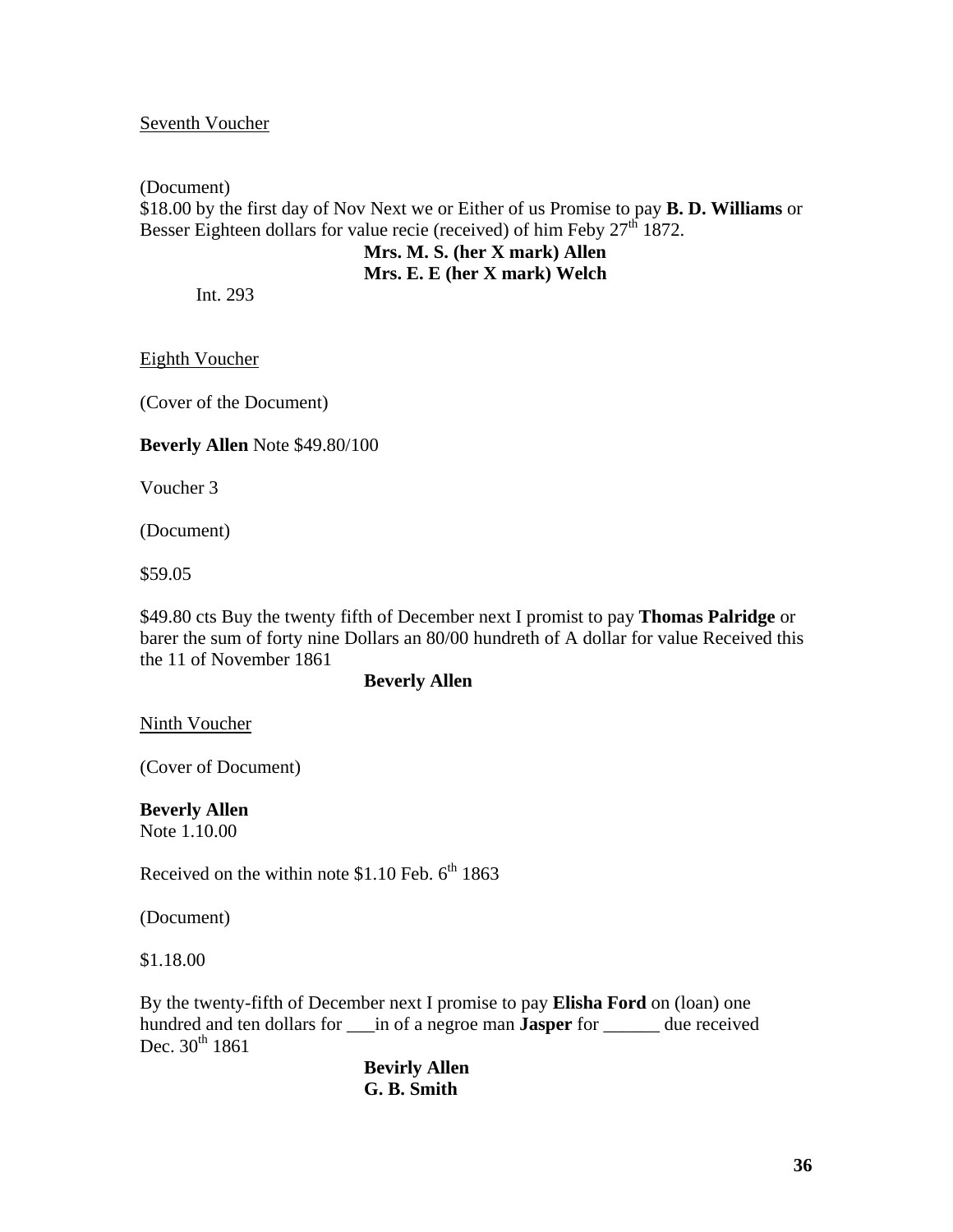| Tenth Voucher        |    |                                |                                            |
|----------------------|----|--------------------------------|--------------------------------------------|
| (Cover of Document)  |    |                                |                                            |
| No 7                 |    |                                |                                            |
| (Document)           |    |                                |                                            |
| 1863                 |    |                                |                                            |
| <b>Beverly Allen</b> |    | Dr.                            |                                            |
| February the 1       | to | $\text{\$} \text{cts}$<br>2.80 | to <b>John G. Lindsey</b><br>for Tombstone |

State of Alabama, Tallapoosa county

Before me **William Candles** a Justice of the Peace in and for said County in person came **John G. Lindsey** who being duly sworn deposes and says that the above account of Two Dollars and Eighty cents against **Beverly Allen** Deceased is Just as stands stated.

Sworn to and Subscribed before me this  $11<sup>th</sup>$  day of May 1863 **William Candles**, J. P.

**John G. Lindsey** 

Eleventh Voucher

(Cover of Document) V 28 (stricken over to show 27)

(Document)

| <b>Serena Allen Dr to J. C. Allen</b>                          | 1869               |  |
|----------------------------------------------------------------|--------------------|--|
| August the 1 To one Lady hat                                   | 3.00               |  |
| $66 -$<br>$\sim$ 6.6 $\sim$<br>2 F                             | .50                |  |
| Oct the $1 \quad 2 \quad T$                                    | .50                |  |
| Dec the $1 \quad 2 \quad$ "                                    | .50                |  |
| Jan $2$                                                        | .50                |  |
| 1871 To Gal Sarup (syrup)                                      | 1.25               |  |
| $\boldsymbol{\zeta}$ $\boldsymbol{\zeta}$<br>To plug of Tobaco | .30                |  |
| June 27 To Galon half surup (syrup)                            | $1.87 \frac{1}{2}$ |  |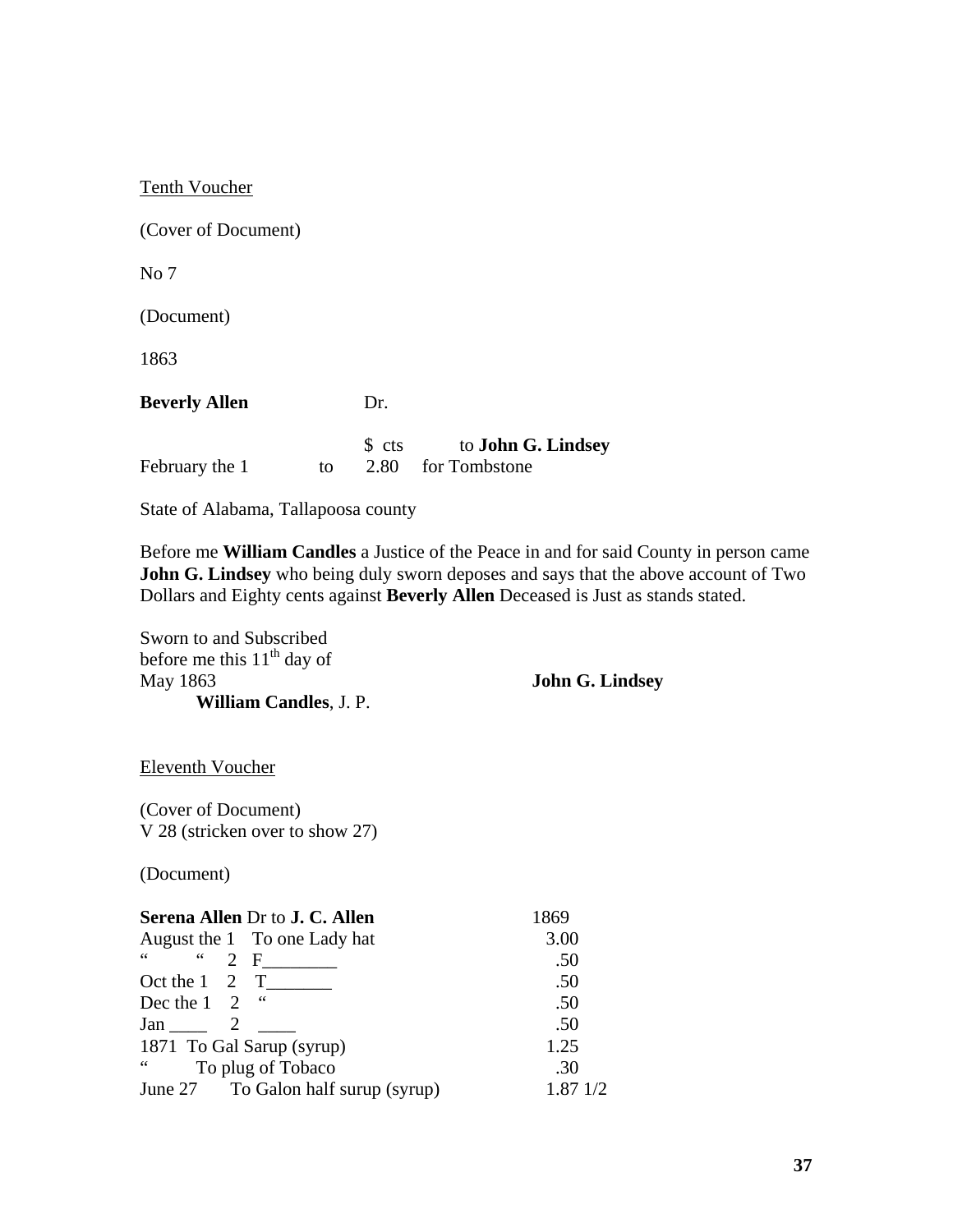| May the 10                          | 66<br>2 Galons                | 2.50     |
|-------------------------------------|-------------------------------|----------|
| $\zeta$ $\zeta$<br>$\cdot \cdot$ 27 | To 2 Gal of surup (syrup)     | 2.50     |
| June 22                             | To 1 1/2 Gal "                | 1.87 1/2 |
| $\leq \leq$                         | To 45 lbs salt                | 1.55     |
| July the 12                         | To 2 Galons surup (syrup)     | 2.50     |
| August 18                           | To 36 lbs Bacon $@$ 25 cts    | 9.00     |
| Sept                                | To 43 lbs Beef at 5 cts       | 2.15     |
| To                                  | money lone \$1.00 Dollar      | 1.00     |
| To                                  | Tabaco                        | 2.00     |
|                                     | (several entries crossed out) |          |
| To                                  | Clors & Actioners             | 3.00     |
|                                     |                               | \$36.30  |

(Second Page of Voucher) State of Alabama, Tallapoosa county

Personally appeared before me, **J. H. Pittman** a Justice of the Peace for said county **J. C. Allen** who being duly sworn says that the within account & statements is just and true as it stands stated.

Sworn to & subscribed before me January 16, 1875 **J. H. Pittman,** J. P. **J. C. Allen** 

Twelfth Voucher

(Cover of Document) V26

(Document)

### 1872 **Mrs. M. S.Allen** Bot of **W. B. Nichols**

#### Mar

| 66              |       | To     | 1 Curry Comb       |    | .25  |
|-----------------|-------|--------|--------------------|----|------|
| $\zeta \zeta$   | 66    | $\,66$ | 1 Box W. P. Caps   |    | .20  |
|                 | May 7 | 66     | 1 Lot Brade        |    | .50  |
| 66              | 66    | 66     | 1 Tin Dipper       |    | .25  |
| 66              | 66    | 66     | 2 Pc Tobaco        |    | .40  |
| 66              | 66    | 66     | 2 Paresols         |    | 1.75 |
| 66              | 66    | 66     | 1 Card Buttons     |    | .10  |
| $\zeta$ $\zeta$ | 66    | 66     | 1 Hair Net         |    | .40  |
| 66              | 66    | 66     | 1 box Hair pins    |    | .10  |
| 66              | 66    | 66     | 2 Pr Gloves        | 50 | 1.00 |
| 66              | 66    | 66     | 1 Box Pant Buttons |    | .35  |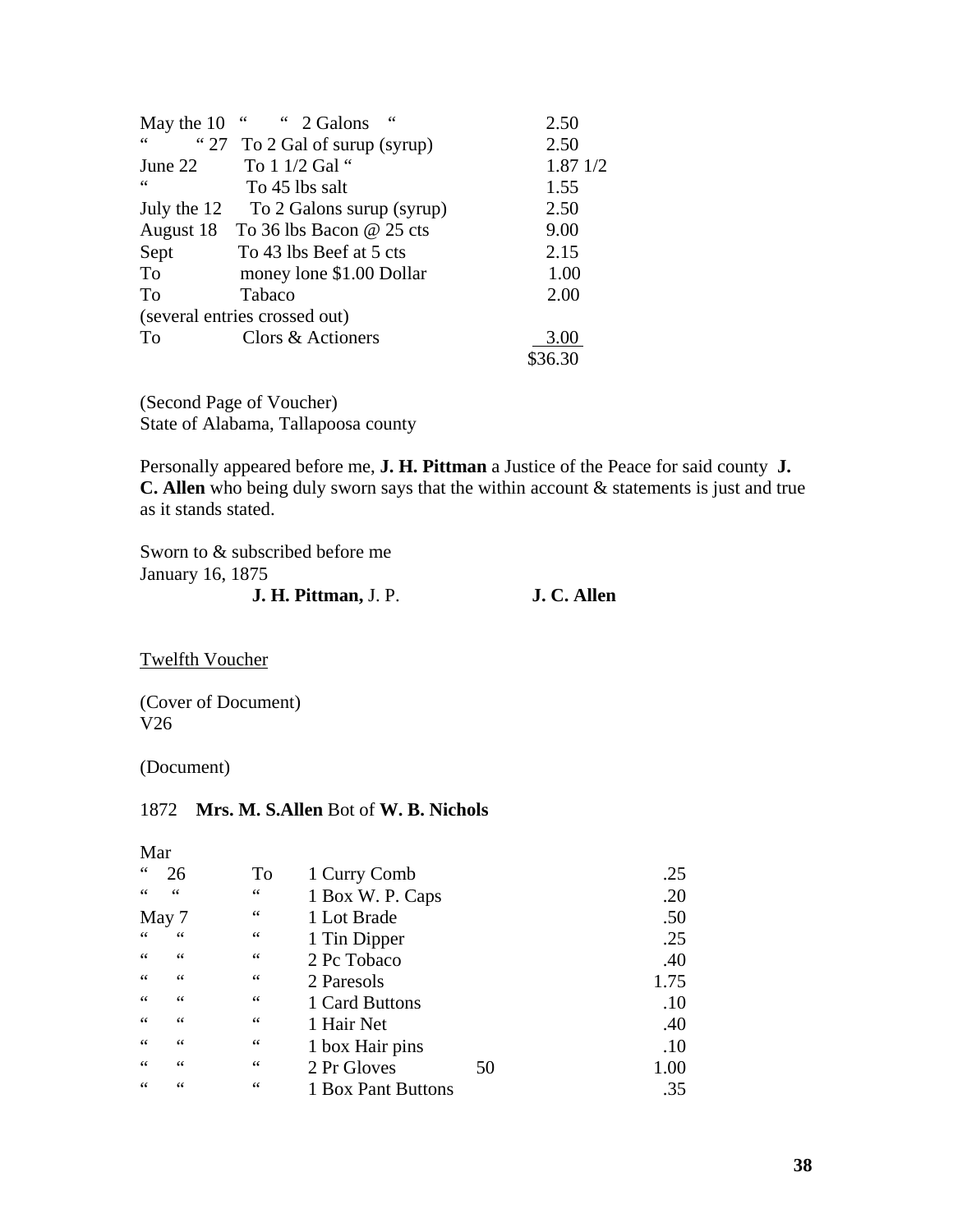| 66       | 66                            | 1 yd Belting              |    | .50   |
|----------|-------------------------------|---------------------------|----|-------|
| 66<br>66 | $\leq$ $\leq$                 | 2 " Gasonet               | 50 | 1.00  |
| 66<br>66 | $\leq$ $\leq$                 | 8 "Bleaching              | 12 | 1.00  |
| 66<br>66 | 66                            | 3 3/4 yd "                | 20 | .75   |
| 66<br>66 | 66                            | 2 Lads Hats               | 3  | 6.00  |
| 66<br>66 | 66                            | $\epsilon$<br>H Kfds<br>3 | 25 | .50   |
| 66<br>66 | $\leq$ $\leq$                 | 1 Paper Needle            |    | .10   |
| June 12  | 66                            | 1 lbs Copper as           |    | .10   |
| 66<br>66 | 66                            | 1 oz Indigo               |    | .20   |
| 66<br>66 | $\leq$ $\leq$                 | 1 plug Tobacco            |    | .20   |
| July 15  | $\mbox{\bf 6}$ $\mbox{\bf 6}$ | 3 1/2 lbs Coffee          |    | 1.10  |
|          |                               |                           |    | 17.75 |

(Second Page of Voucher)

| Amt Brot over                       |             |                        | 17.75      |
|-------------------------------------|-------------|------------------------|------------|
| August 31                           | To          | 3 jars Bleaching<br>20 | .60        |
| 66<br>$\zeta$ $\zeta$               | $\leq \leq$ | 1 Shirt Front          | .75        |
| 66<br>$\mbox{\bf 6}$ $\mbox{\bf 6}$ | $\leq \leq$ | 1/2 Doz Pearl Buttons  | .10        |
| 66<br>66                            | 66          | 1 White Hat            | 3.00       |
| 66<br>66                            | $\leq \leq$ | 1 La H. Kfa            | .25        |
| 66<br>66                            | $\leq \leq$ | 1 Box Collars          | .25        |
| Oct 7                               | 66          | 1 Sive                 | <u>.35</u> |
|                                     |             |                        | 23.05      |
| Nov <sub>5</sub>                    | By Cash     |                        | 8.50       |
|                                     |             |                        | 14.55      |
|                                     |             | Interest 3 years       | 3.48       |
|                                     |             |                        | \$18.03    |

Received of **J. C. Allen**, Admin of **Beverly Allen** Deceased \$17.10 cents For Value. Receipt this Nov.  $9^{th}$  1875

#### **F. P. Nichols** for **W. B. Nichols**

(End of Voucher)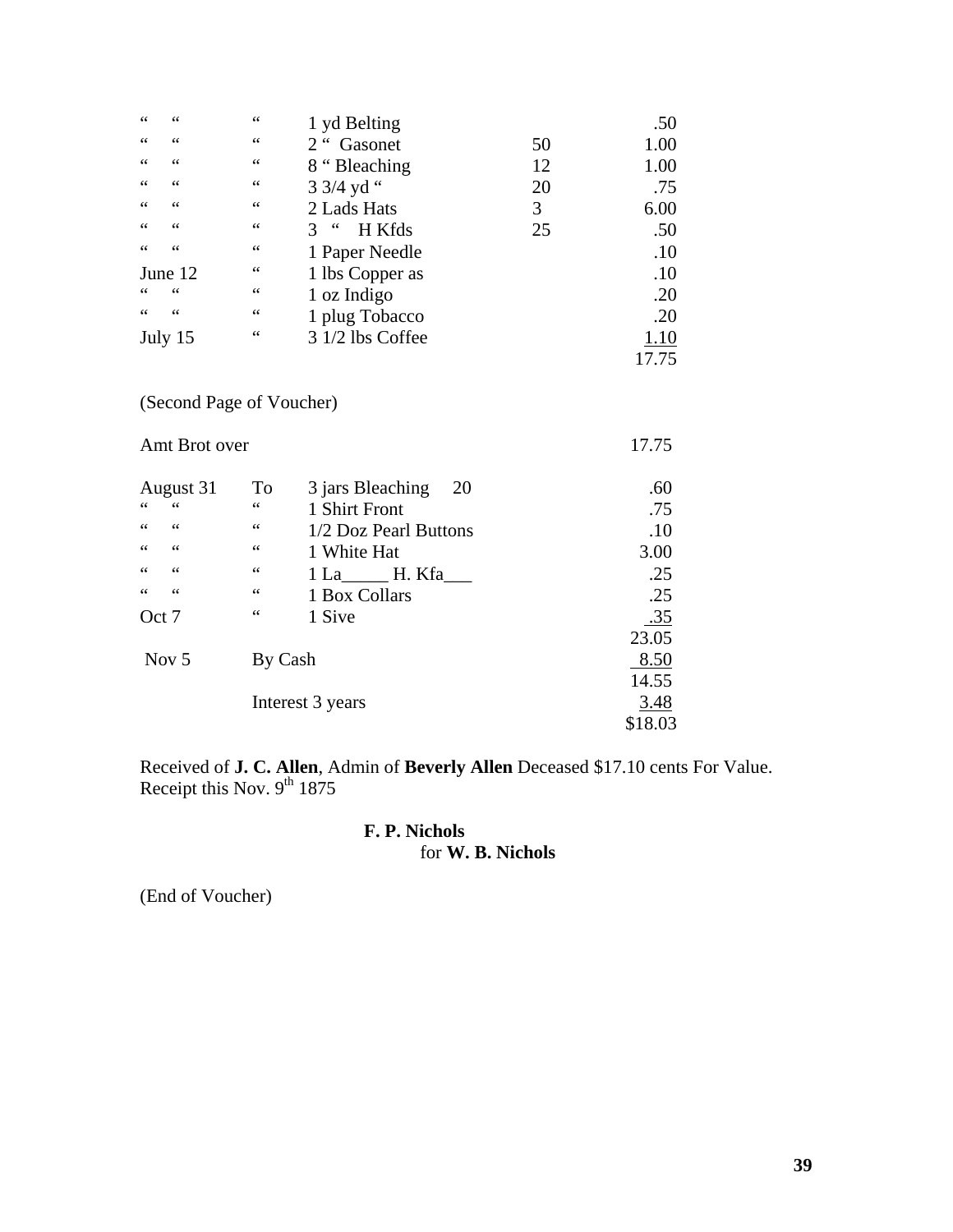#### Thirteenth Voucher

(Cover of Document)

## **Mrs. Allen**

310

(Cover of Document)

**Mrs. Serena Allen** to Roberts and Co.

| July 29 | to mend                         | .40  |
|---------|---------------------------------|------|
| Sept 26 | to shoe Mair N end              | 1.50 |
|         | to shoe Mule 2 pair             | .75  |
|         | to ______ out iron wedge        | .25  |
|         | to 2 bands on Balster           | .25  |
|         | to $\frac{2}{1}$ wagon tires    | 1.00 |
| Dec 10  | to lay 2 plows                  | .60  |
|         | to re set one                   | .50  |
|         |                                 | 5.35 |
|         | Credit by 2 Bushels of potatoes | 2.25 |
|         |                                 | 3.10 |

Fourteenth Voucher

(Cover of Document)

April 13th 1871

Received Payment in full by **J. C. Allen**, as administrator<br>Int. 2.00 **C. H. Belcher** C. H. Belcher

(Document)

**Mrs. Serinia Allen** Dr to Belcher & Bobberd for Blacksmithing done 1870 Amount \$5.45 cts.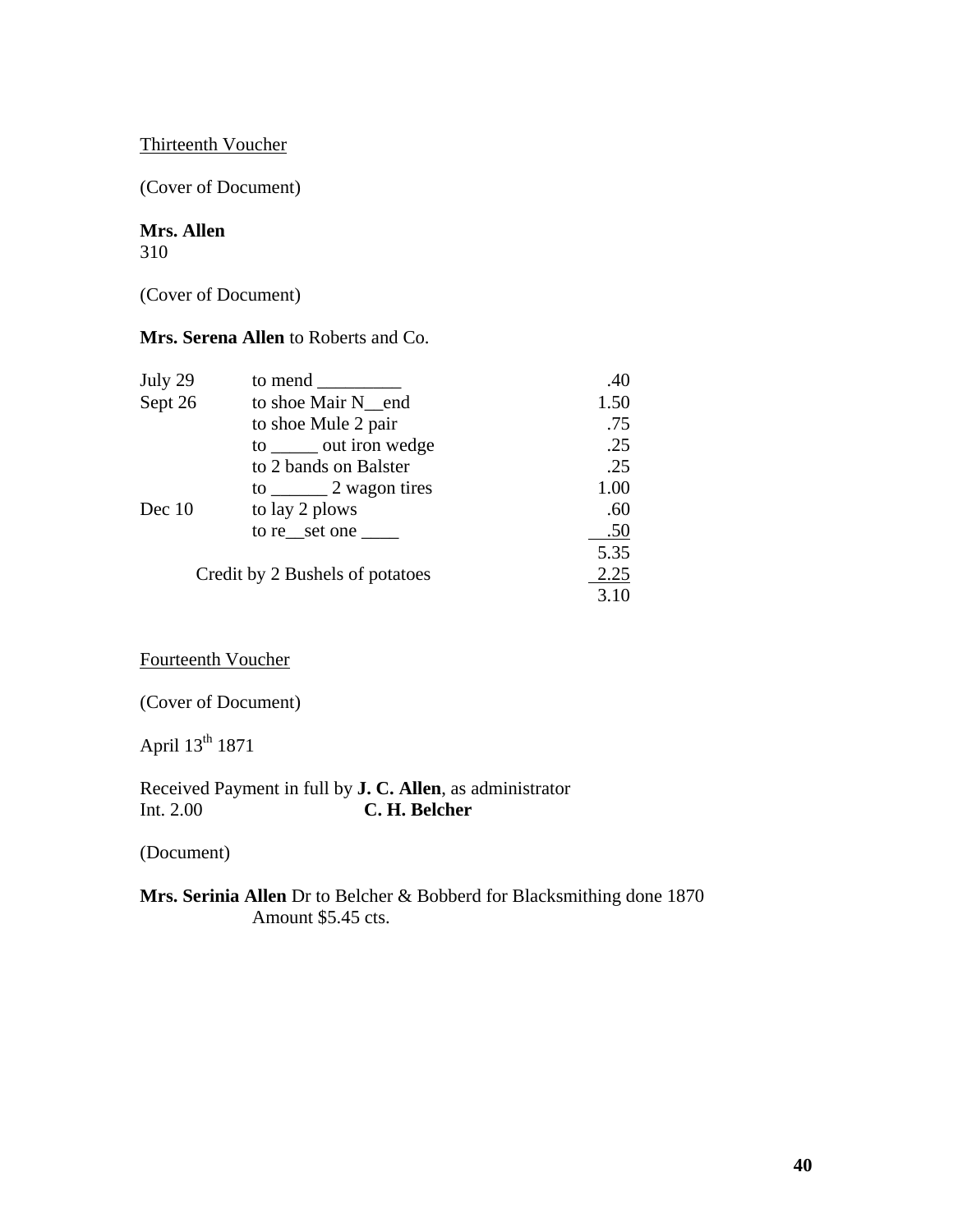Fifteenth Voucher

(Document)

State of Alabama, Chambers County.

 Received of **Marena S. Allen** the sum of Twenty four dollars and 10 cents, being in full of the amount of Taxes due the State of Alabama and County of Chambers, for the year 1872, on the following:

(Real Estate) Personal Prop. Value Value State Tax County Tax Sinking Fund Total Tax. 1500. 54 1/2 7.77 1/2 15.55 .777 \$24.10 Int. 5.45 Special Tax Aggregate **W. H. Clemons,** Tax Collector.

**Sixteenth Voucher** 

(Document)

The State of Alabama, Chambers County.

Probate Court No. 109

Received Janry 31<sup>st</sup> 1874, of **J. C. Allen**, Administrator of the Estate of **Beverly Allen** deceased, Twenty eight & 40/100 Dollars in part of (left blank) fees accrued.

\$28.40 **Jno Appleby.** 

(Seventeenth Voucher)

(Cover of Document)

**Allens** not(e) 64.17

paid March the 1, 1863 \$65.02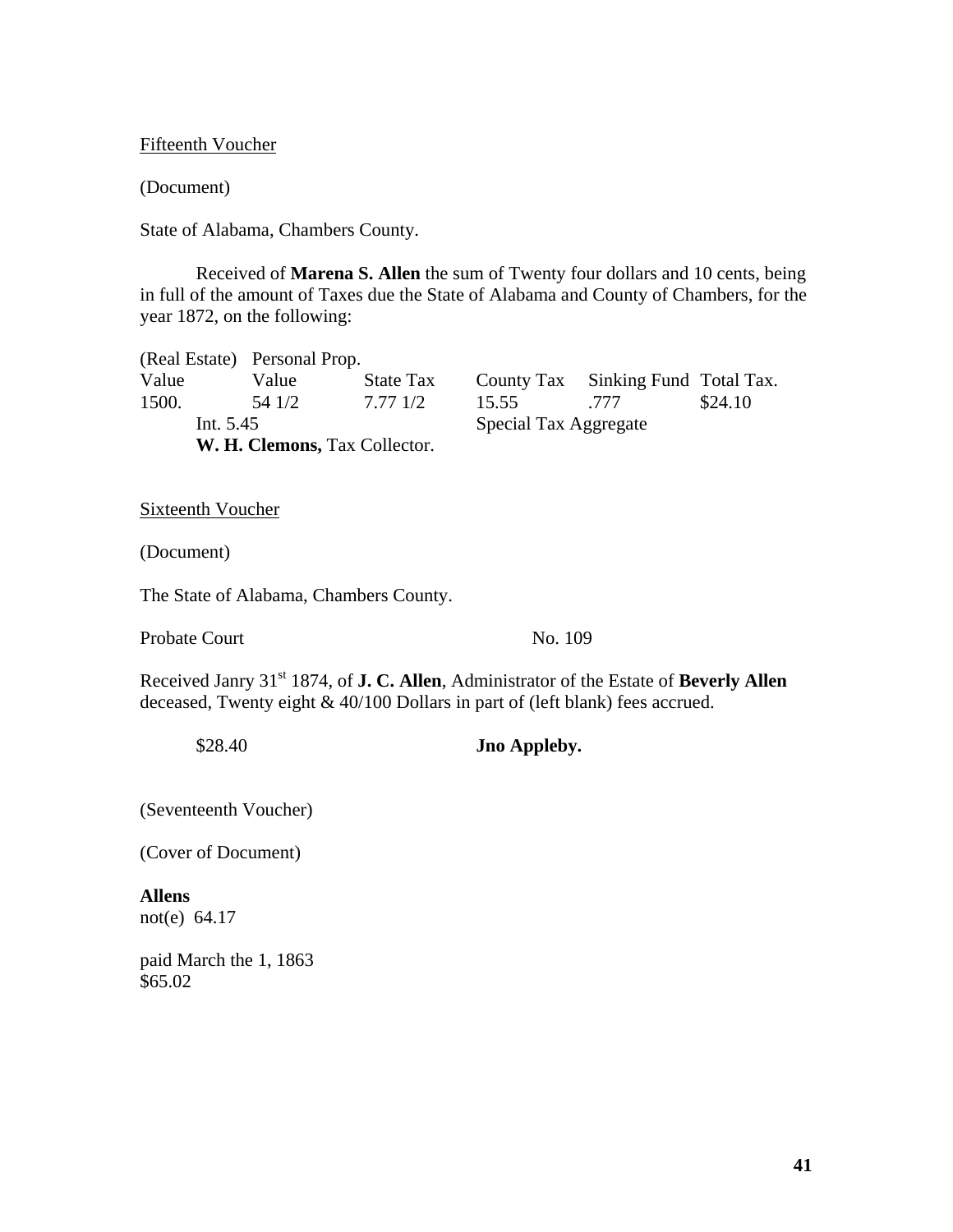(Document)

6417 By the twenty fifth of December next I promist to pay **Gaston Turner** or bearer the sum of sixty four 17/100 \_\_\_\_\_\_ for a boy name **Allen** and to furnish said boy with comfortable clothing and pay all necessary expenses this Feb.  $20<sup>th</sup> 1862$ .

#### **Beverly Allen**

(Eighteenth Voucher)

LaFayette, Ala Dec.  $18<sup>th</sup>$ , 1874

#### **Mrs. M. S. Allen**

Bought of **G. M**. & **J. B. Gamble** 

Dealers in Groceries and General Merchandise.

| Terms Cash          | South East Corner Court Square. |  |  |
|---------------------|---------------------------------|--|--|
| To acct 1872        | 36.72                           |  |  |
| To pr. Shoes        | <u>2.25</u>                     |  |  |
|                     | 38.97                           |  |  |
| To Int 2 yr \$38.97 | 6.22                            |  |  |
|                     | 45.19                           |  |  |
|                     |                                 |  |  |

 Rec'd of **Joshua C. Allen** Admistr of the estate of **Beverly Allen** Dec'd forty five 19/100 Dollars, this Dec'r  $9<sup>th</sup> 1874$ 

#### **G. M. & J. B. Gamble**

| 50.50 | Int. 330 |
|-------|----------|
| 45.19 |          |
| 4.81  |          |

## **END OF ESTATE DOCUMENTATION AVAILABLE FOR BEVERLY ALLEN.**